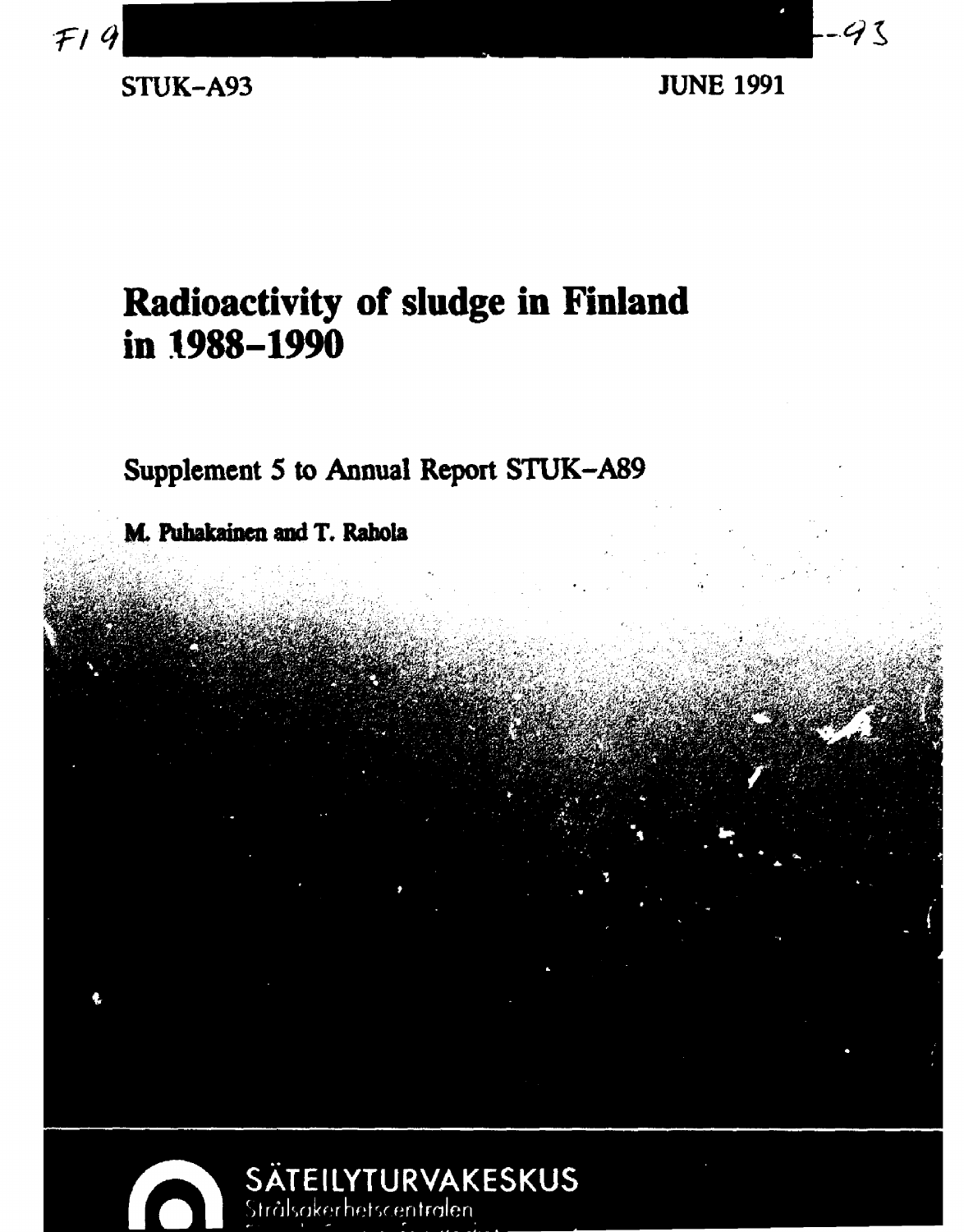### **Radioactivity of sludge in Finland in 1988-1990**

**Supplement 5 to Annual Report STUK-A89** 

**M. Puhakainen and T. Rahola** 

FINNISH CENTRE FOR RADIATION AND NUCLEAR SAFETY P.O. Box 268, SF-00101 HELSINKI Finland Tel. +358 0 70821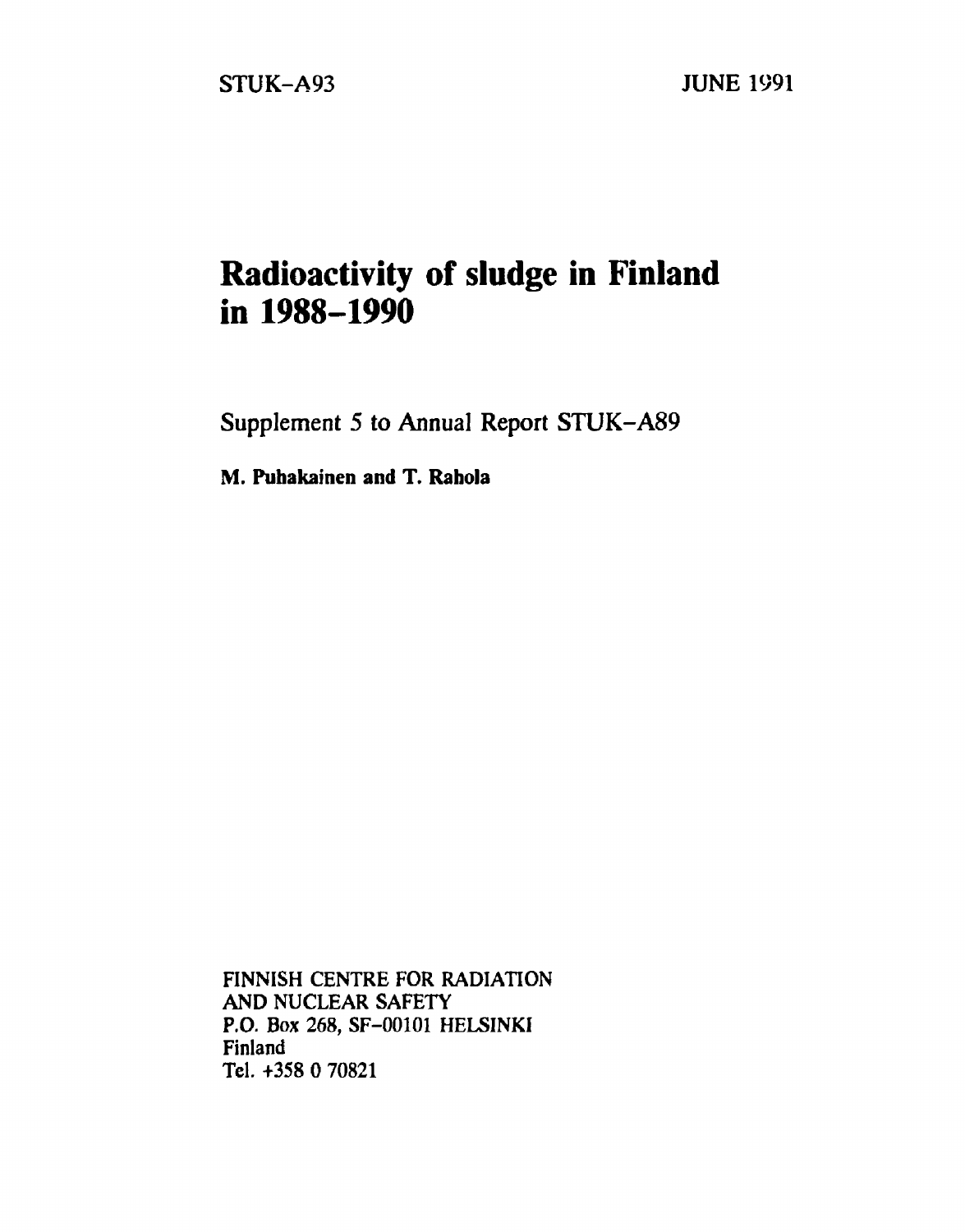**ISBN 951-47-5339-9 ISSN 0781-1705** 

**The Finnish Government Printing Centre Helsinki 1991** 

**Sold by: The Finnish Government Printing Centre P.O. Box 516 SF-00101 HELSINKI Tel .+358 0 56601**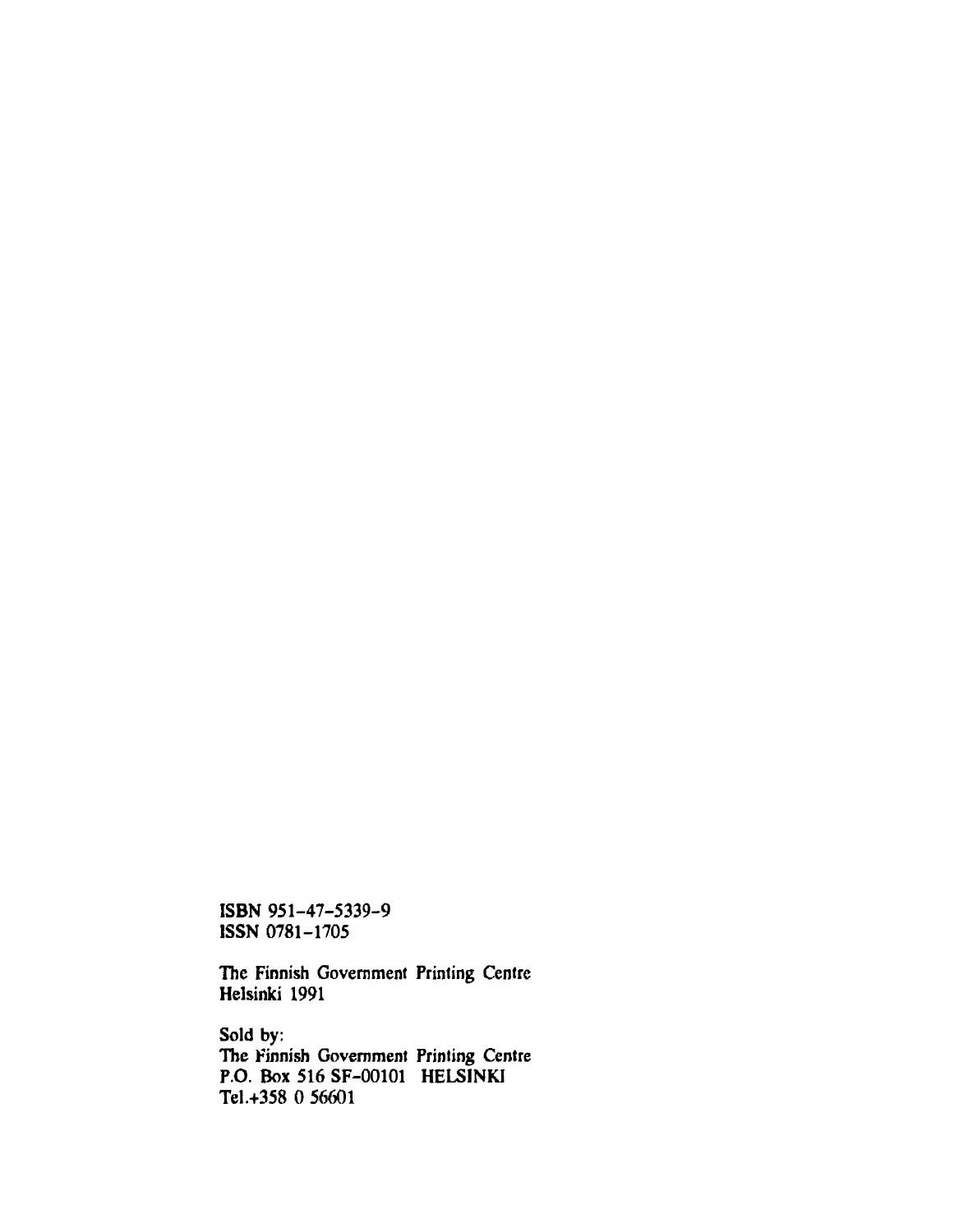*PUHAKAINEN M, RAHOLA T. Radioactivity of sludge in Finland in 1988-1990. Supplement to Annual Report STUK-A (STUK-A), Helsinki 1991.* 

**ISSN** 0781-1705<br>**ISBN** 951-47-53 **ISBN** 951-47-5339-9

**Key words** sewage sludge, radioactivity, cesium-137

#### **ABSTRACT**

Sludge samples from wastewater treatment plants were studied by the Finnish Centre for Radiation and Nuclear Safety from 1979 onwards. Sampling of sludge was extended to include more sewage treatment plants after the accident at the Chernobyl nuclear power station. The study was continued in some of the wastewater treatment plants in order to continuously follow the level of and changes in the fallout radioactivity. Sludge samples were also taken from treatment plants in communities close to the nuclear power stations at Loviisa and Olkiluoto.

For a long time the most frequently detected nuclide in sewage sludge was  $137Cs$ originating from Chernobyl. The <sup>137</sup>Cs activity concentration in sludge varied in 1988 from 68 to 750, in 1989 from 16 to 480 and in 1990 from 11 to 300 Bq kg<sup>-1</sup> dry weight. The activation products in sludge originating from nuclear power stations in Finland were some becquerels per kilo, at the most about twenty bccquercls per kilo dry weight. The most frequently detected medical radionuclide was  $^{131}$ l, frequently detected in almost all wastewater treatment plants.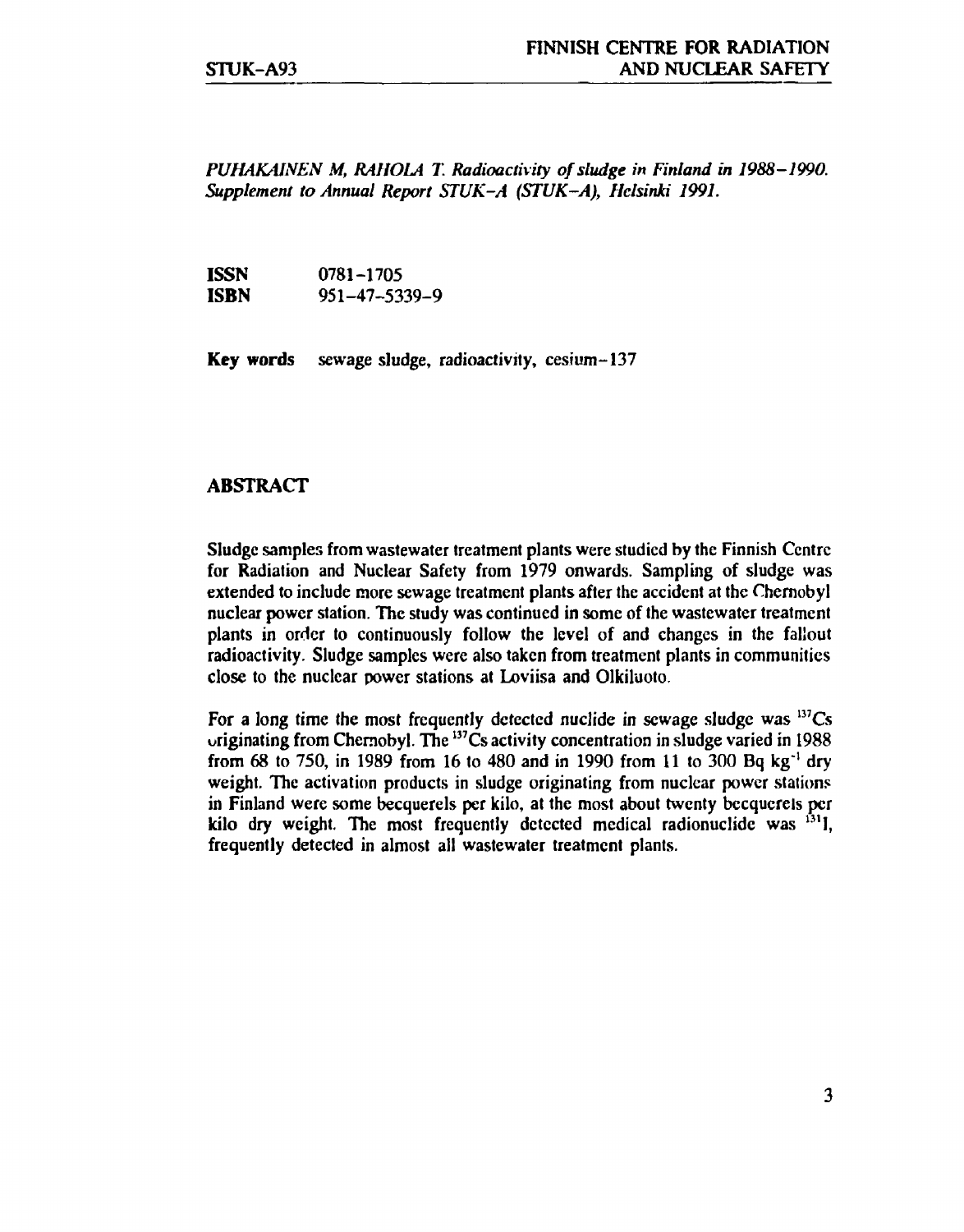### **CONTENTS**

| <b>ABSTRACT</b>        | 3               |
|------------------------|-----------------|
| <b>CONTENTS</b>        | 4               |
| 1 INTRODUCTION         | 5               |
| 2 MATERIAL AND METHODS | $6\phantom{1}6$ |
| 3 RESULTS              | 7               |
| 4 DISCUSSION           | 8               |
| <b>ACKNOWLEDGEMENT</b> | 10              |
| <b>REFERENCES</b>      | 11              |
| <b>FIGURES</b>         | 12              |
| <b>TABLES</b>          | 15              |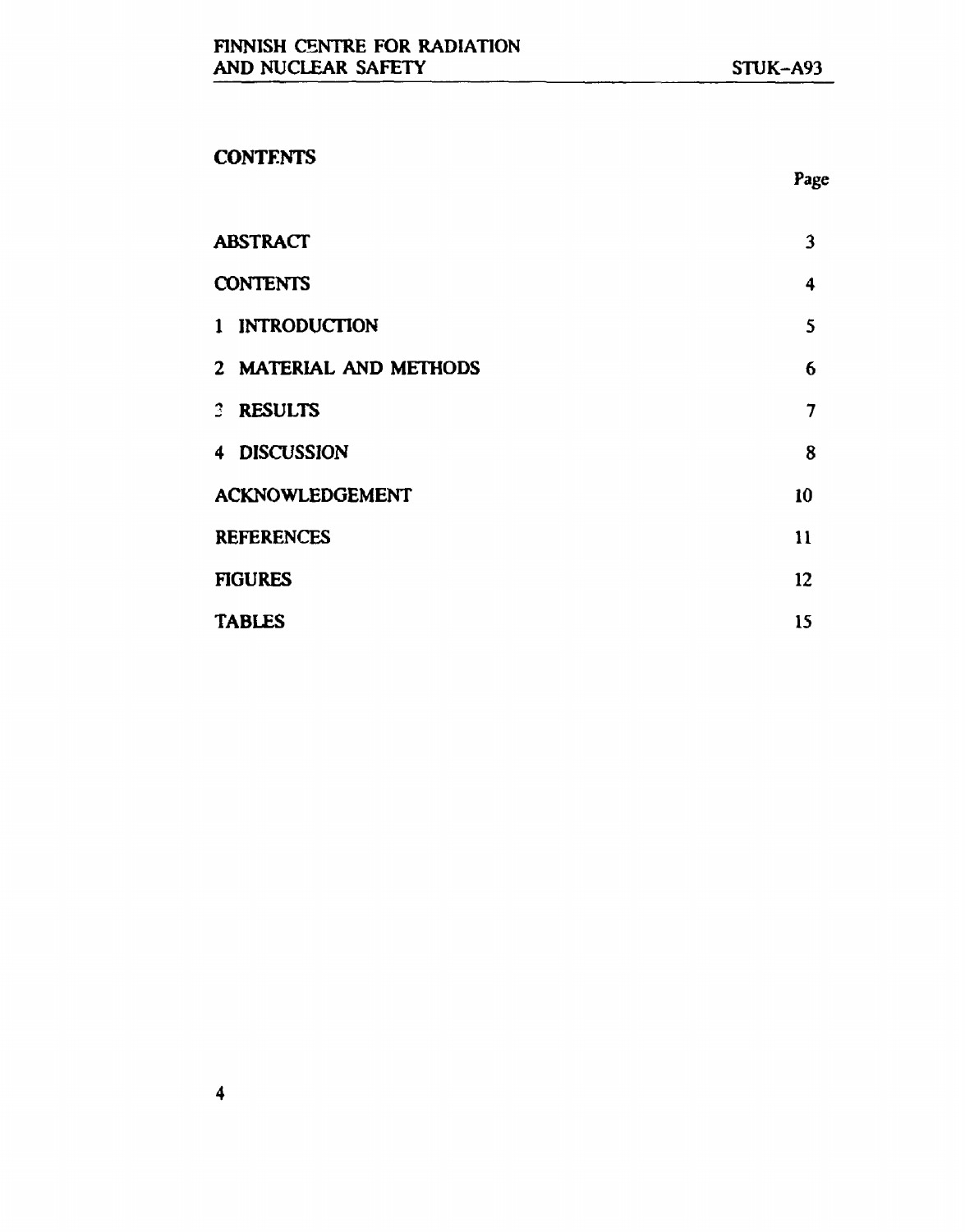#### 1 INTRODUCTION

Sludge samples from wastewater treatment plants were studied for radionuclide content by the Finnish Centre for Radiation and Nuclear Safety from 1979 onwards. At first samples were collected from cities, where hospitals use large amounts of radionuclides and from communities located in the vicinity of Finnish nuclear power stations.<sup>45</sup> Sampling of sludge was extended to include more sewage two tment plants after the accident at the Chernobyl nuclear power station. In 1986 samples were received from 25 communities. The highest concentration of <sup>137</sup>Cs measured in sludge was 12000 Bq kg<sup>-1</sup> dry weight.<sup>6</sup> In 1987 the number of samples tested decreased and the highest  $^{137}$ Cs activity measured was 1800 Bq kg<sup>-1</sup> dry weight.<sup>7</sup>

From 1988 on the study was continued in some of the wastewater treatment plants in order to continuously monitor the level of and changes in the fallout radioactivity.

Sludge samples were also taken from treatment plants in communities close to the nuclear power stations at Loviisa and Olkiluoto to detect radionuclides originating from these stations. Such samples were taken and analysed from 1984 onwards.

The Finnish Centre for Radiation and Nuclear Safety has also studied the transfer to wastewater treatment plants of  $<sup>131</sup>I$  used in hospitals. In that study the samples</sup> were taken primarily from wastewater arriving at the plant. The results of this wastewater sampling will be published in a separate report later. The results of the measurements of sludge samples taken at the same time as the wastewater samples are, however, given in this report.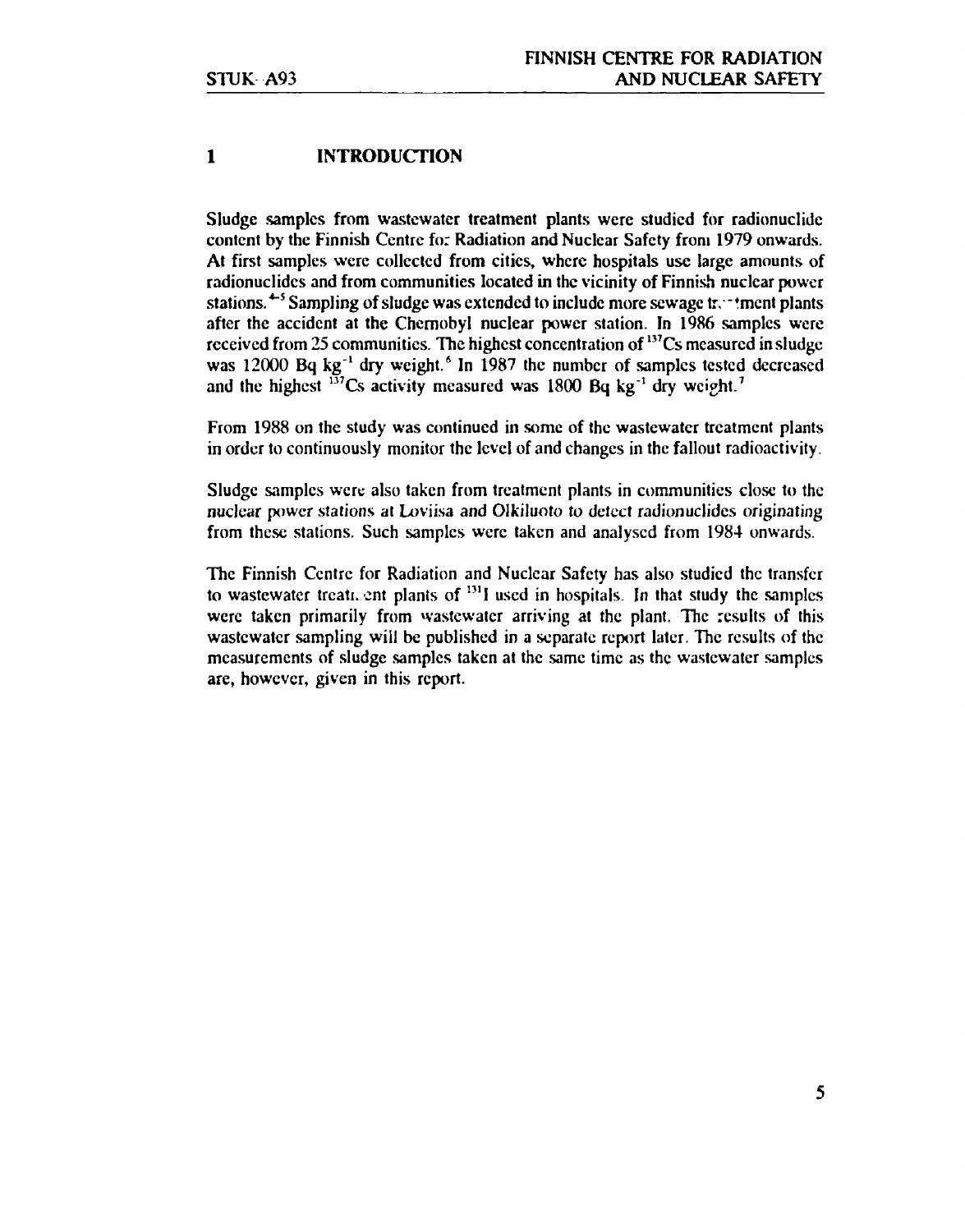#### 2 MATERIAL AND METHODS

In most of the wastewater treatment plants studied, sewage is treated using a biological-chemical simultaneous precipitation method in which phosphorus compounds are precipitated by adding compounds of iron, aluminium or calcium.<sup>10</sup> The most commonly added compound is ferrosulphate. Almost all the plants studied use mechanical dcwatering which allows the concentration of dry material in the sludge to reach levels of 15-25%. In the plants in Helsinki, Espoo and Kuopio a digestion process, involving a 20-30 day residence time for the sludge, is used before drying.

The sludge samples were take from 10 wastewater treatment plants. The sampling locations are shown in Figure 1; and data on treatment methods, daily discharges and amounts of sludge produced are given in Table I. The treatment plant at Loviisa is situated about 10 km from the nuclear power plants, at Loviisa and those at Rauma and Eurajoki about 10 km from the nuclear power plants at Olkiluoto. Some samples were dried at a temperature of 105 °C, homogenised and measured gammaspectrometrically using a cylindrical geometry for approximately 1000 min to detect even minute amounts of radionuclides. Other samples were packed without pretrcatment in Marinelli beakers of about half a litre and measured with lithium-drifted or highpurity Ge detectors. The measurement time for these samples was 60-400 minutes.

The calculated activities were corrected for physical decay back to the midpoint of the collecting period. The percentage of dry material in all the samples was determined after drying the sludge at 105 °C.

There is a residential area for maintenance workers close to the Loviisa nuclear power plant. The sewage from these houses flows into the local wastewater treatment plant. The sewage is treated chemically using  $\text{ASO}_4$  – precipitation. The sludge formed in the septic tank has a dry weight of about 4 per cent and was transported to a dumping site once a week. As the tank is not always pumped complety empty, older sludge may he mixed with more recent matter, and the samples taken may consist of a mixture of both old and new sludge. Samples were taken from the septic tank during the maintenance and refuelling periods at the nuclear power plant in 1988-90.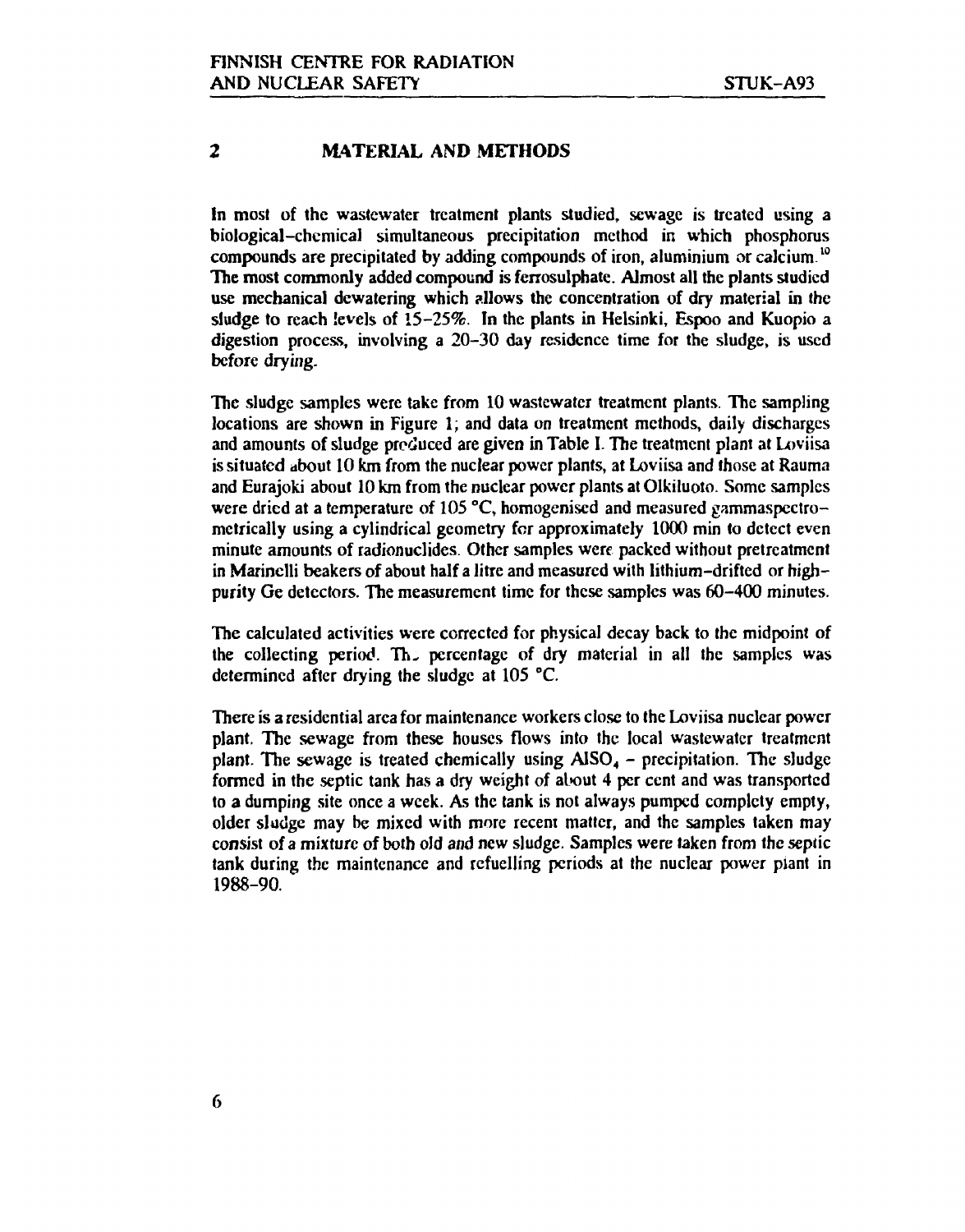#### 3 RESULTS

The activity concentrations of gamma-emitting radionuclides in the dcwatercd sewage sludge samples taken at different treatment plants in 1988-1990 are shown in Tables II-IV. The <sup>137</sup>Cs activity concentration varied in 1988 from 68 to 750, in 1989 from 16 to 480, and in 1990 from 11 to 300  $Bq$   $kg^{-1}$  dry weight. The variations in  $137$ Cs activity concentrations between 1986 and 1990 at the wastewater treatment plants in Rauma (Maanpäämemi), Loviisa (Vardö) and Helsinki (Kyläsaari) are shown in Figures 2 and 3. In 1988 radionuclides other than cesium also detected in sludge were <sup>106</sup>Ru, <sup>125</sup>Sb and <sup>14</sup>Ce originating from the Chernobyl fallout. After 1988, of the fallout nuclides, only  $^{134}Cs$  and  $^{137}Cs$  were detected. In 1990  $^{125}Sb$  was detected in one sample. In July 1990 the  $137$ Cs activity concentration in sludge from Helsinki (Kyläsaari) was about 40% of the corresponding concentration in 1988. The ratio of the  $^{134}$ Cs and  $^{137}$ Cs activity concentrations decreased from 0.28 in 1988 to 0.16 in 1990.

Between 1988 and 1990 small amounts of <sup>51</sup>Cr, <sup>125</sup>Sb, <sup>si</sup>Mn, <sup>58</sup>Co and <sup>60</sup>Co were detected in the Eurajoki wastewater treatment plant during the annual maintenance shutdown periods of the nuclear power station at Olkiluoto. At Rauma only <sup>st</sup>Mn and  ${}^{60}$ Co of the above mentioned nuclides were detected. At Loviisa  ${}^{110m}$ Ag was detected during every maintenance shutdown period. In 1988  $^{4}$ Mn,  $^{58}$ Co and  $^{60}$ Co were also detected. The activity concentrations in sludge from the septic tank for the residential area for maintenance workers near the Loviisa nuclear power station are given in Table V. The activation products  ${}^{51}Cr$ ,  ${}^{54}Mn$ ,  ${}^{58}Co$ ,  ${}^{60}Co$ ,  ${}^{59}Fe$ ,  ${}^{110m}Ag$ and <sup>124</sup>Sb were detected during the annual maintenance shutdown period. Fission products  $^{95}Zr$ ,  $^{106}Ru$ ,  $^{131}I$ ,  $^{141}Ce$  and  $^{144}Ce$  were detected in 1989 and 1990

Of the gamma--emitting radionuclides used in medicine,  ${}^{51}Cr$ ,  ${}^{57}Co$ ,  ${}^{59}Fe$  and  ${}^{131}I$  were detected in sewage sludge. Of the short-lived radionuclides used in medicine <sup>111</sup> In  $(T_{12} = 2.8 \text{ d})$ , <sup>67</sup>Ga ( $T_{12} = 3.3 \text{ d}$ ) and <sup>201</sup>T1 ( $T_{12} = 3.1 \text{ d}$ ) were occasionally detected in treatment plants. The most frequently detected medical radionuclide was <sup>131</sup>l, which was found in almost all wastewater treatment plants. The greatest concentration of  $131$  7900 Bq kg<sup>-1</sup> dry weight was found on March 15, 1989 in Lappeenranta. At a Lappeenranta hospital patients were given "'I for therapy on March 9 and 10, 1989. The variations in <sup>131</sup>I activity concentration in sludge samples from Helsinki (Kyläsaari) arc shown in Figure 4. Concentrations varied from 31 to 220  $\mathbf{Bq}$  kg<sup>-1</sup> dry weight.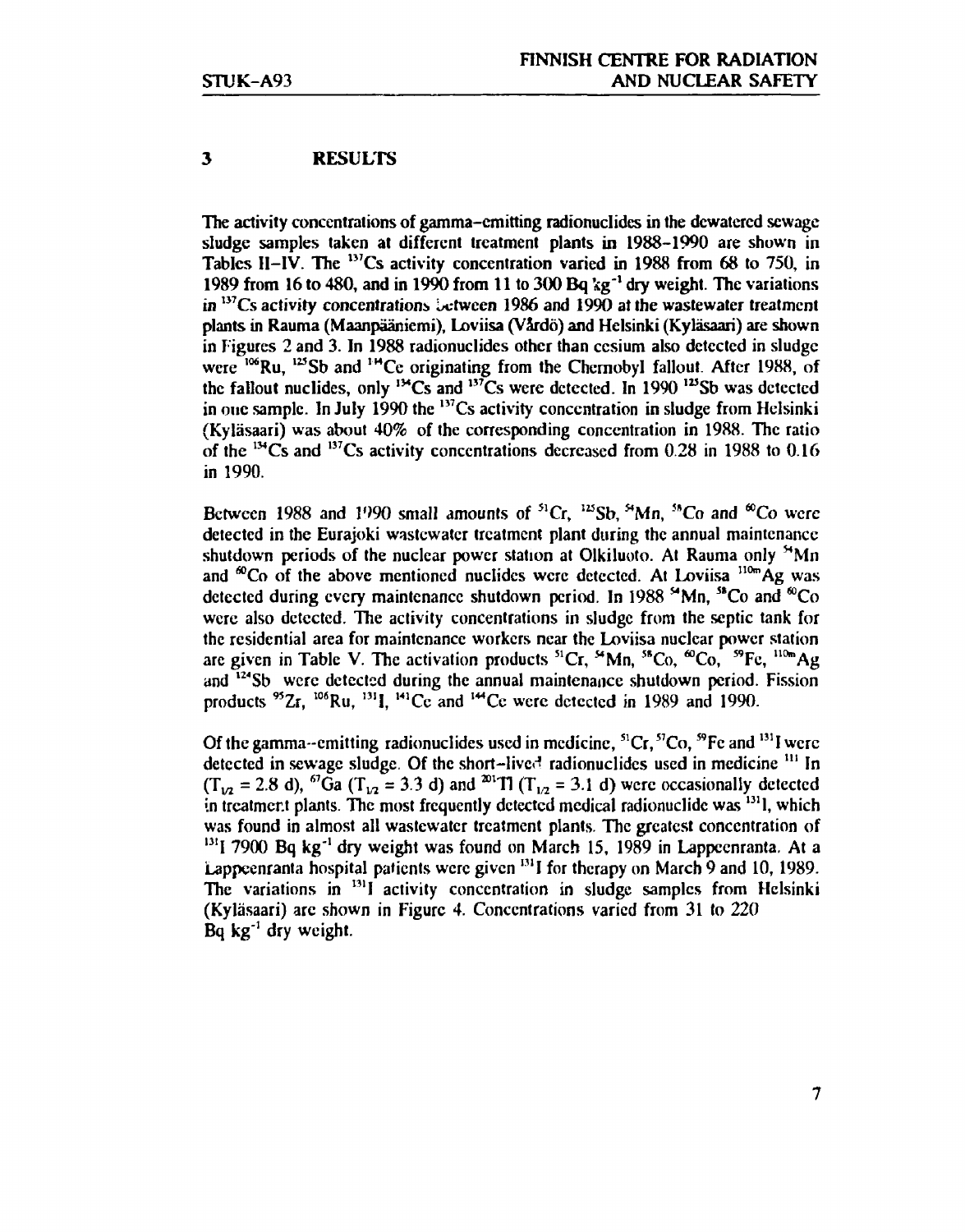#### 4 DISCUSSION

The amounts of fallout radionuclides in sewage sludge are influenced by the fallout level in the sewer area, the amounts of rain and runoff, the type of runoff area and ihe treatment method used on the sewer water. Also the activity of tapwater and of foodstuffs influence the activity concentration as do the Al-precipitation produced in waterworks and transported to wasterwater treatment plants and the sludge from industrial prosesscs.

The inhabitants of the Helsinki area get their tap water partly from different fallout regions. In the Helsinki area there are two wastewater treatment plants, at Kyläsaari and Suomenoja. The sewer area served by those plants belongs to the same fallout region. Both treatment plants use the same treatment method, digestion and mechanical dewatering of the sludge. The difference between them is that rain and runoff flow to the Kyläsaari treatment plant from a very large area whereas at Suomenoja no rain water enters the treatment process. A special source of activity in the Kyläsaari treatment plant is the A]-precipitation produced in waterworks using raw water from a lake in the highest fallout region.  $F<sup>1</sup>$  The amounts of sludge at the Kyläsaari plant are double those at the Suomenoja plant.<sup>10</sup> For a long time the two most frequently detected nuclides in sewage sludge were  $134$ Cs and  $137$ Cs orginating from Chernobyl. The <sup>137</sup>Cs concentrations at the Suomenoja plant were approximately one tenth of those at the Kyläsaari plant during the 1986-1989 period. Further investigations will give information on the imporance of the different factors influencing radionuclide concentrations of sewage sludge in the Helsinki area.

In Sweden<sup>137</sup>Cs levels in sludge samples taken in 1989-90 from a wastewater treatment plant at Lund were studied by Isaksson et al.<sup>3</sup> They estimated that about 35 per cent of the total  $137$ Cs activity in the treatment plant originated in excreta from the inhabitants of the Lund area and the remainder came mostly from runoff.

The activation products in sludge originating from nuclear power stations *in* Finland amounted *to* a few becqucrels per kilo, at the most about twenty bccquercls per kilo dry weight. Sludge was produced at the treatment plant in Rauma at a rate of about 14–30 m<sup>3</sup>, at Eurajoki about 9 m<sup>3</sup> and at Loviisa 3–4 m<sup>3</sup> per day. This usually corresponded to less than 10 kBq/d during the maintenance and refuelling period. Many workers at the Loviisa power station live in Loviisa, and many workers at the Olkiluoto power station live in Eurajoki or Rauma. The control sites used were Kotka, within a c. 35 km radius of the Loviisa nuclear power station, and Pori, within a c. 35 km radius of the Olkiluoto nuclear power station. During the maintenance, refuelling and shutdown period at the nuclear power stations, of the artificial radionuclides only <sup>131</sup>I and further nuclides originating in Chernobyl was detected in the wastewater treatment plants in Kotka and Pori.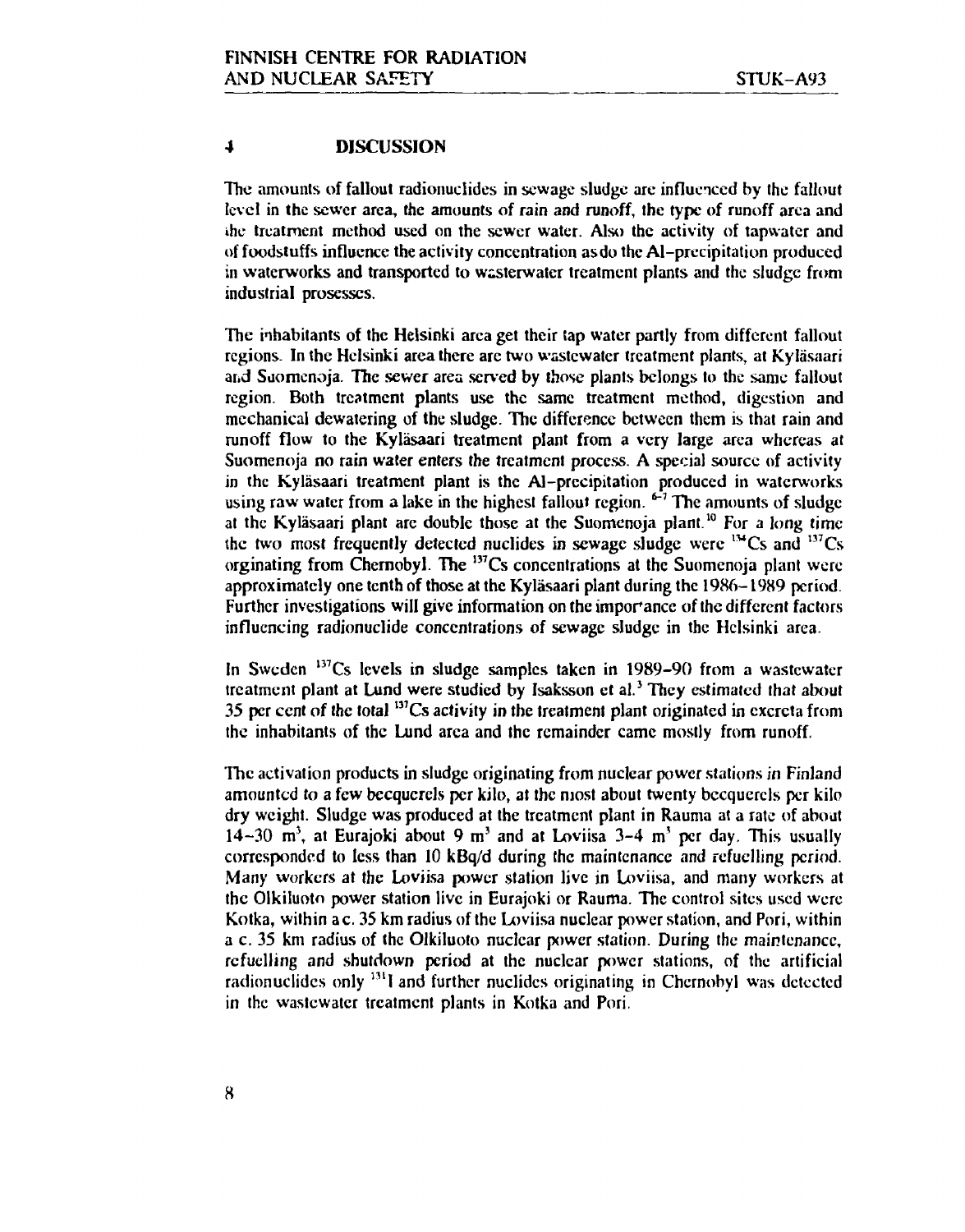The greatest activity concentration in sludge came from medically used <sup>131</sup>l. In **Lappeenranta and Kuopio the sampling was scheduled at times when hospitals**  used large amounts of <sup>131</sup>I for therapy. The Kuopio treatment plant uses a digestion **process, involving a 25 day residence time for sludge, litis caused a decrease in the activity concentration before sampling. The decrease in the "'I concentration at Helsinki (Kyläsaari) after 1987 was partly caused by the University hospital in**  Helsinki beginning to use <sup>123</sup>I instead of <sup>131</sup>I for therapy.<sup>2</sup> The greatest amount of **51 Cr collected daily in sludge was 7500 kBq. This was calculated assuming the daily sludge production to be about 130 m<sup>3</sup> . With a residence time of about 25 d, 14 M Boyd was collected in the sludge.** 

**Annually 1 100 000 m<sup>3</sup> dewatcred sewage sludge is produced in Finland. Of this 75% is utilized, 50% for fertilizing agricultural fields and 25% for landscaping. We studied the uptake of "<sup>7</sup>Cs and observed that only a very small amount was transferred from soil supplemented with sludge to cereal.' The rules on the use of sewage sludge on fields were changed recently. The maximum acceptable amount of sludge is one metric ton of dry matter per hectare, or four tonnes every fourth year.<sup>9</sup> The change was made to reduce the levels of heavy metals in fields.** 

**The contribution of fallout radiocesium in sludge to the total radiation dose was considered insignificant.**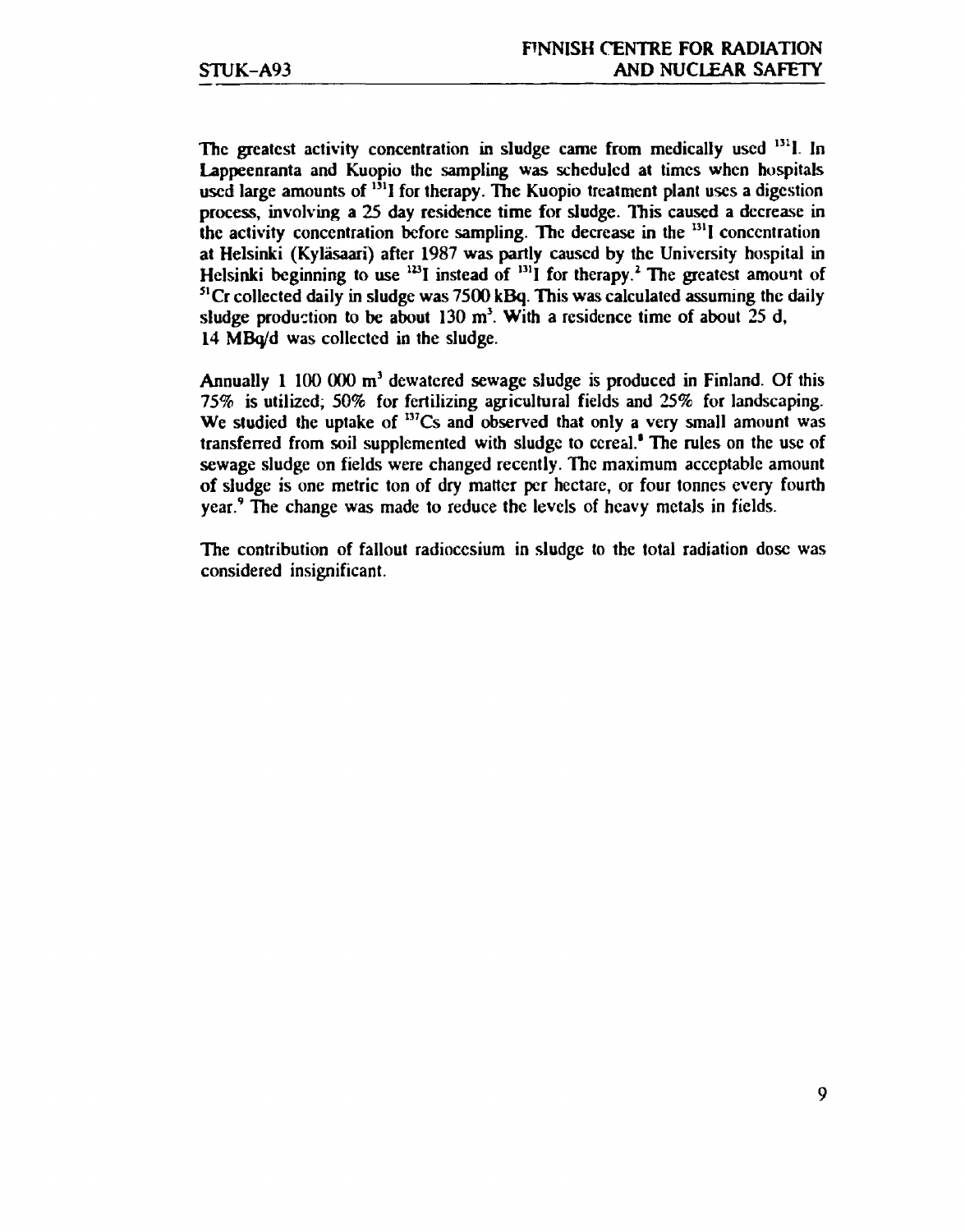#### **ACKNOWLEDGEMENTS**

**Our thanks are due to the staff of the wastewater treatment plants, who he'ped us in obtaining samples.** 

**We would also like to thank the staff of our own laboratory, especially Miss Irja Putkonen, who assisted in the treatment of the samples, and Mr Esko Hyttinen who helped with the gammaspectrometric measurements.**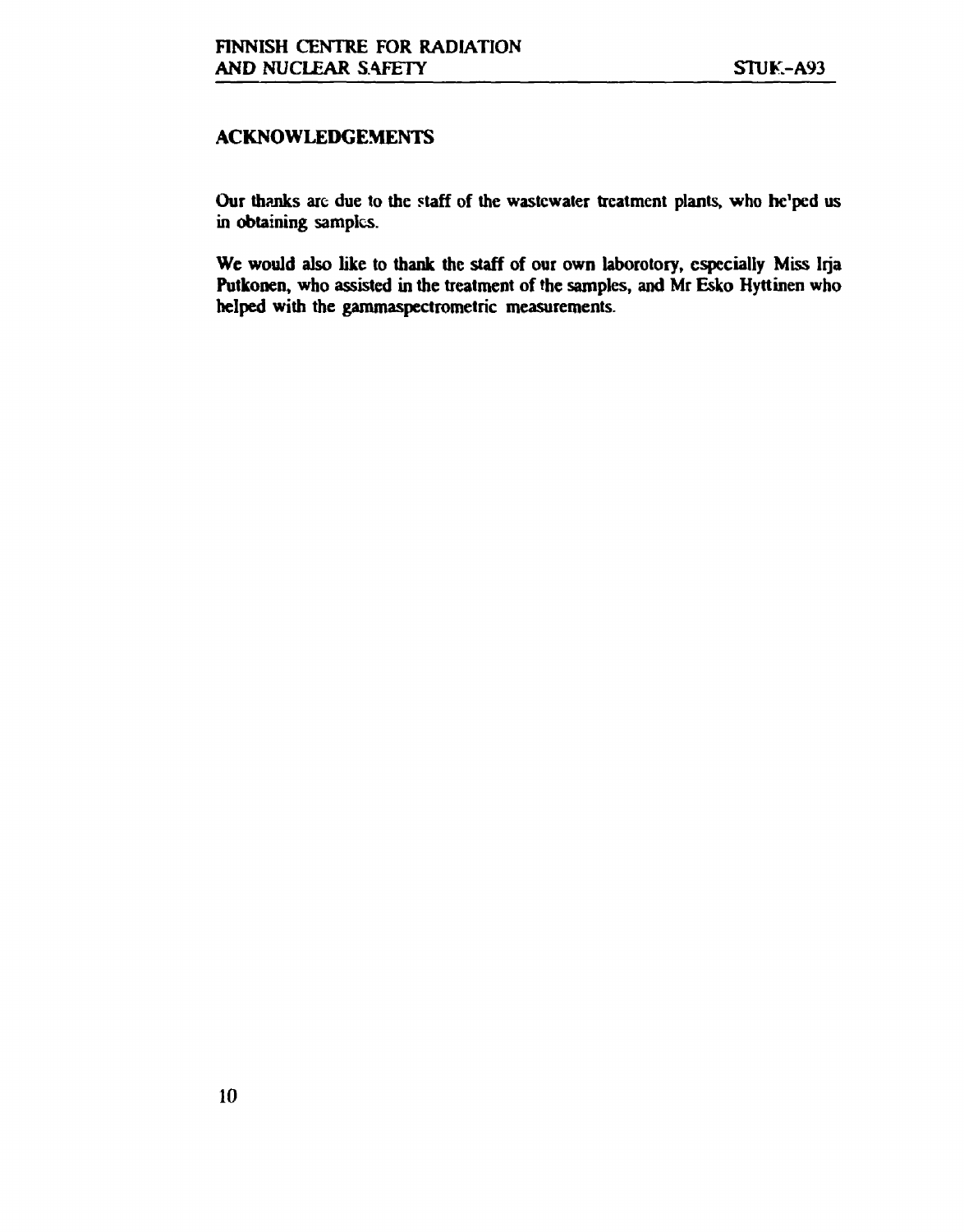#### **REFERENCES**

- **1 Arvela H, Blomqvist L, Lemmclä H, Savolainen AL, Sarkkula S. Environmental gamma radiation measurements in Finland aid the influence of the meteorological conditions after the Chernobyl accident in 1986. Report STUK-A65. Supplement 10 to Annual Report STUK-A55. Helsinki: Finnish Centre for Radiation and Nuclear Safety, 1987.**
- **2 Karonen S-L. Personal communication**
- **3 Isaksson M, Erlandsson B. Lund, its inhabitants and the Chernobyl accident. Nordiska sällskapcts för strälskydd 9:e ordinarie möte i Ronneby. 29-31 augusti 1990.**
- **4 Puhakainen M. Sairaaloiden käyttämien radionuklidien esiintyminen Helsingin ja Tampereen jätevedenpundistamoidcn vesissä ja lietteissä. STL-B-TUTO-22. Helsinki: Säteilyturvailisuuslaitos, 1983.**
- **5 Puhakainen M. Artificial gammaradionuclides in sewer water and sludge (Situation before 26.4.1986). English Summary. STUK-B-VALO 43. Helsinki: Finnish Centre for Radiation and Nuclear Safety, 1986.**
- **6 Puhakainen M, Rahola T, Suomela M. Radioactivity of sludge after the Chernobyl accident in 1986. Report STUK-A68. Supplement 13 to Annual Report STUK-A55. Helsinki: Finnish Centre for Radiation and Nuclear Safety, 1987.**
- **7 Puhakainen M, Rahola T. Radioactivity of sludge in Finland in 1987. Report STUK-A84. Supplement 10 to Annual Report STUK-A74. Helsinki: Finnish Centre for Radiation and Nuclear Safety, 1989.**
- **8 Puhakainen M and Ylaranta T. Uptake of radionuclides by spring wheat and barley from cultivated soils supplemented by contaminated sewage sludge, [(unpublished)]**
- **9 Puhdistamolietteen käyttö maanviljelyssä. (Användningen av slam fran rcningsvcrk inom jordbrukct). Ympäristöministeriö. Ohje 4, 1991.**
- **10 Vesihuoltolaitokset (Water supply and sewer systems) 31.12.1987. Vesi- ja ympäristöhallinnon julkaisuja 28. Helsinki: Vesi-ja ympäristöhallitus, 1988.**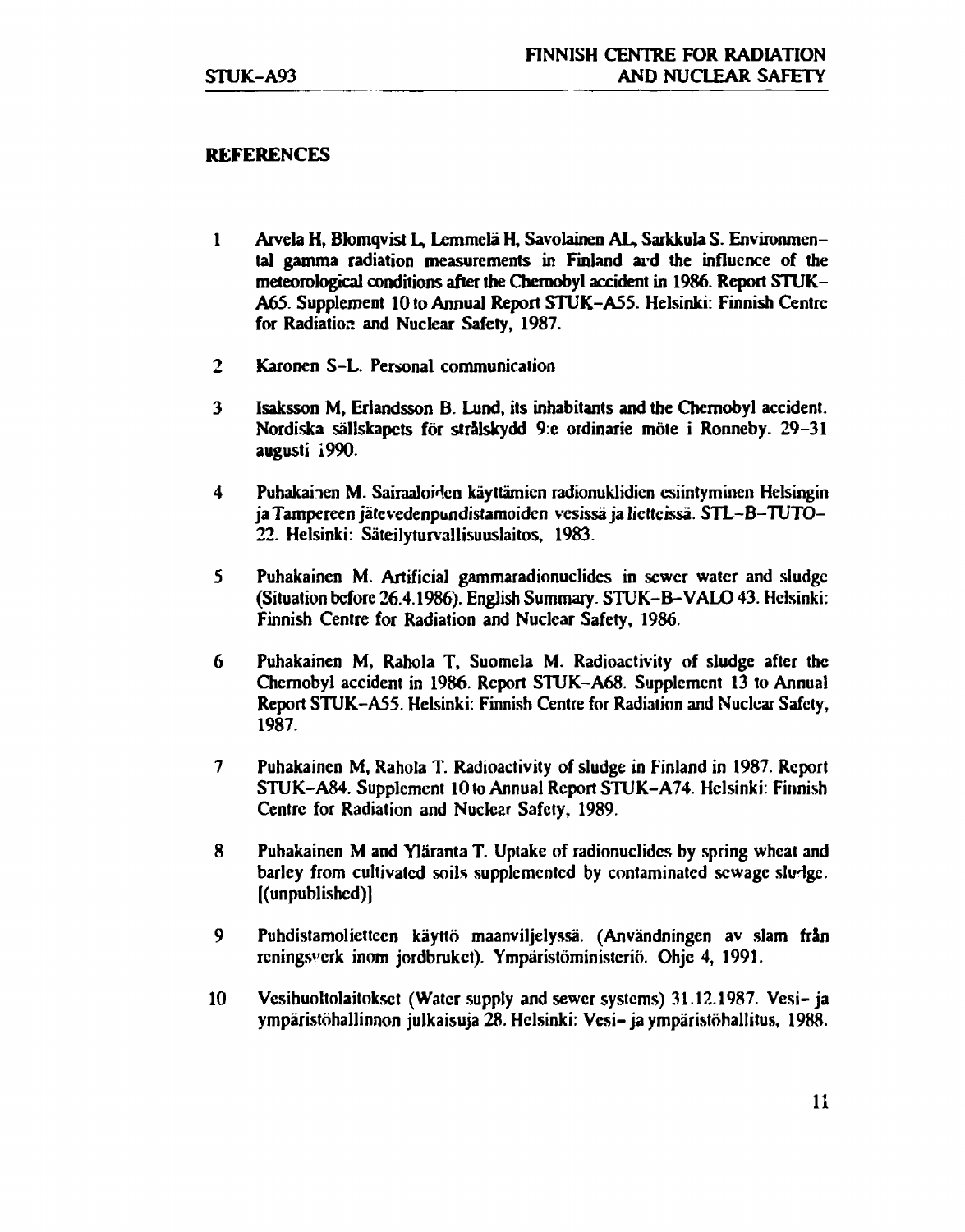

Fig. **1.** The sampling sites for sewage sludge

- 1. Espoo, Suomenoja
- 2. Eurajoki, Kirkonkylä
- 3. Helsinki, Kyläsaari
- 4. **Kotka,** Mussalo
- 4. Kotka, Sunila
- 5. Kuopio, Lehtoniemi
- 6. Lappeenranta, Toikansuo
- 7. Loviisa, Värdö
- 8. Pori, Luotisinmäki
- 9. Rauma, Maanpäännicmi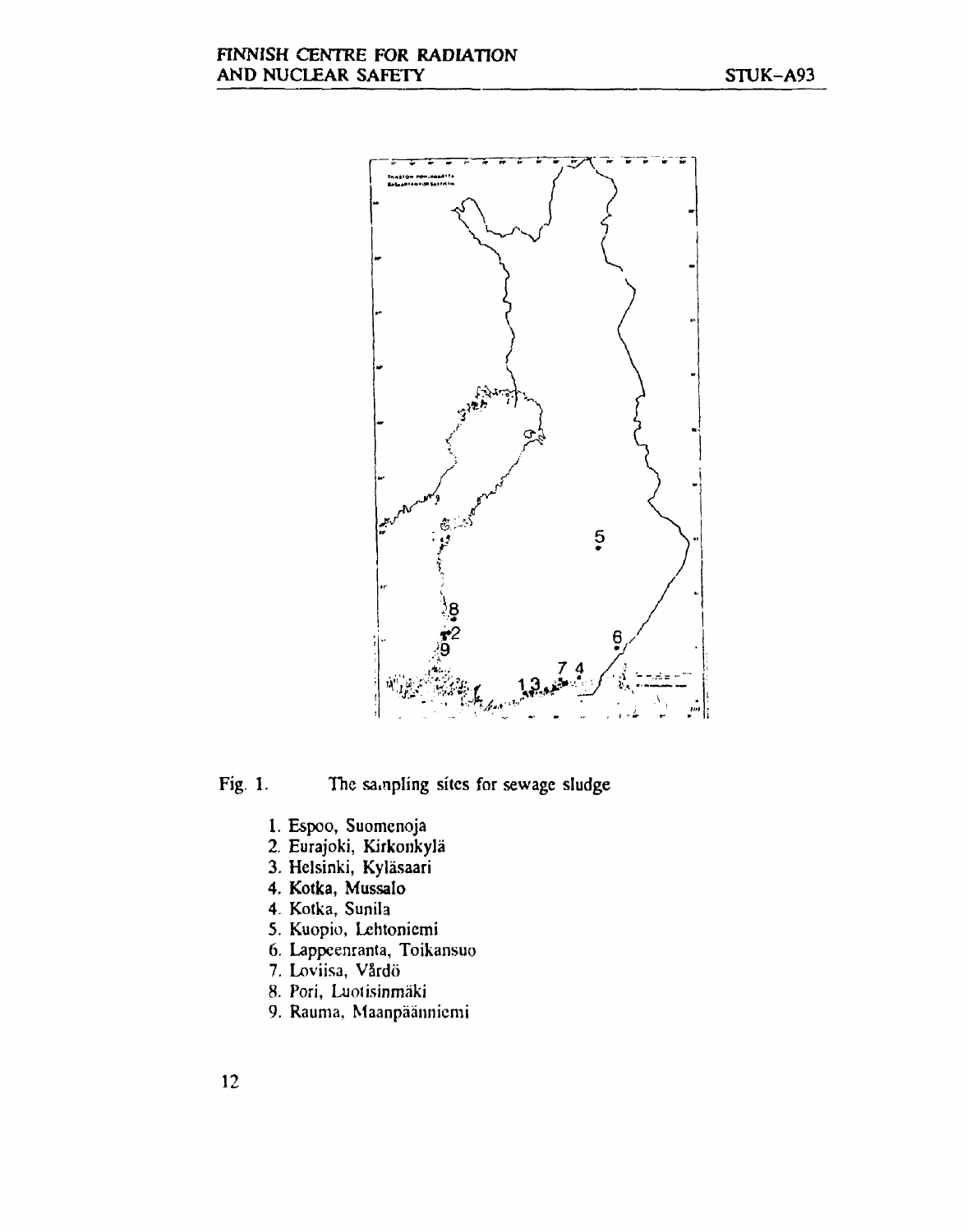

**MAANPAANNlCHl**  0-0-0 VARDO ٠

**Fig.2.**  Concentrations of <sup>137</sup>Cs in sewage sludge at Rauma (Maanpäänniemi) and at Loviisa (Värdö) in 1986-1990.



1986-1990.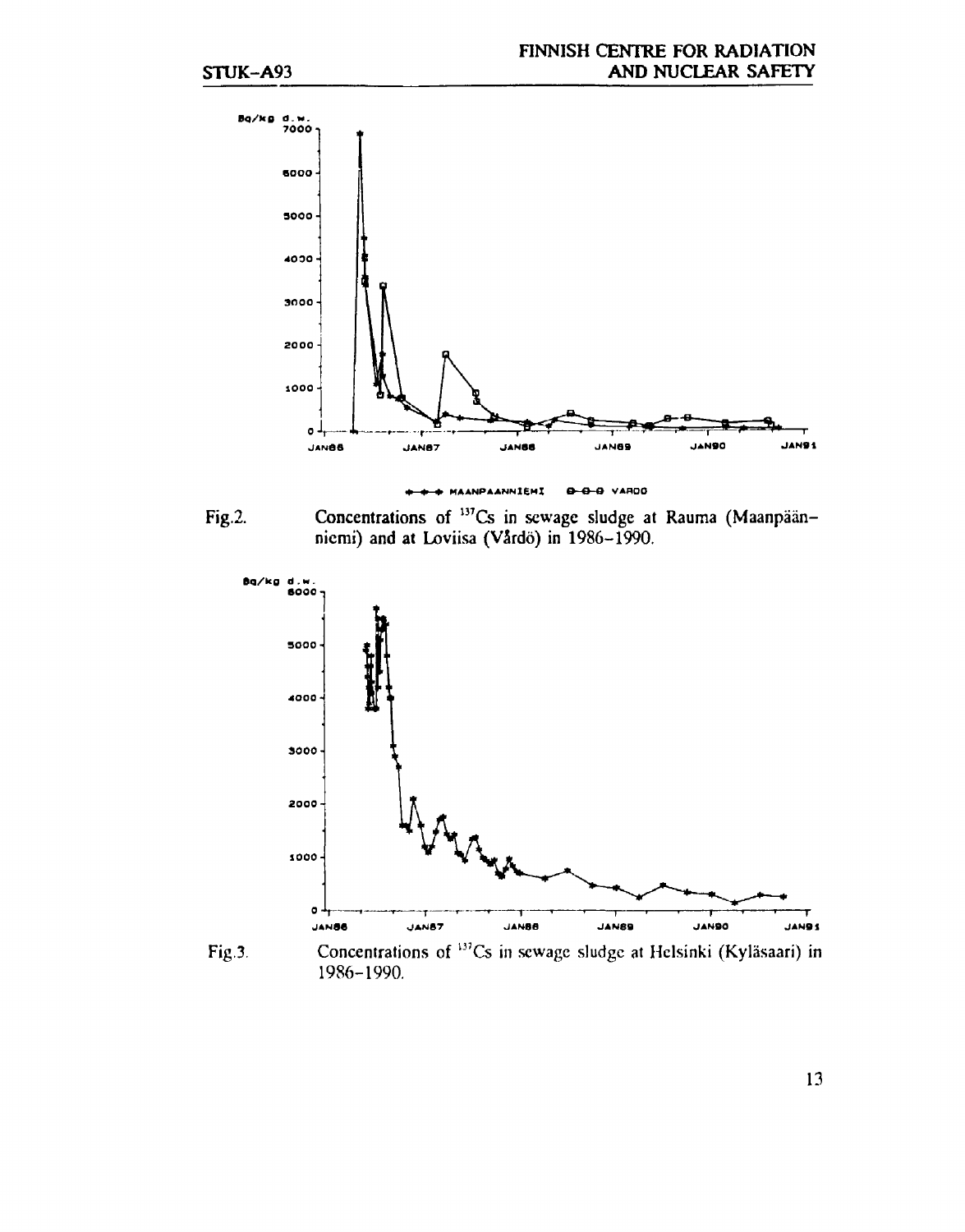

**Fig.4. Concentrations** of **<sup>131</sup>I in** sewage sludge at Helsinki (Kyläsaari) in 1986-1990.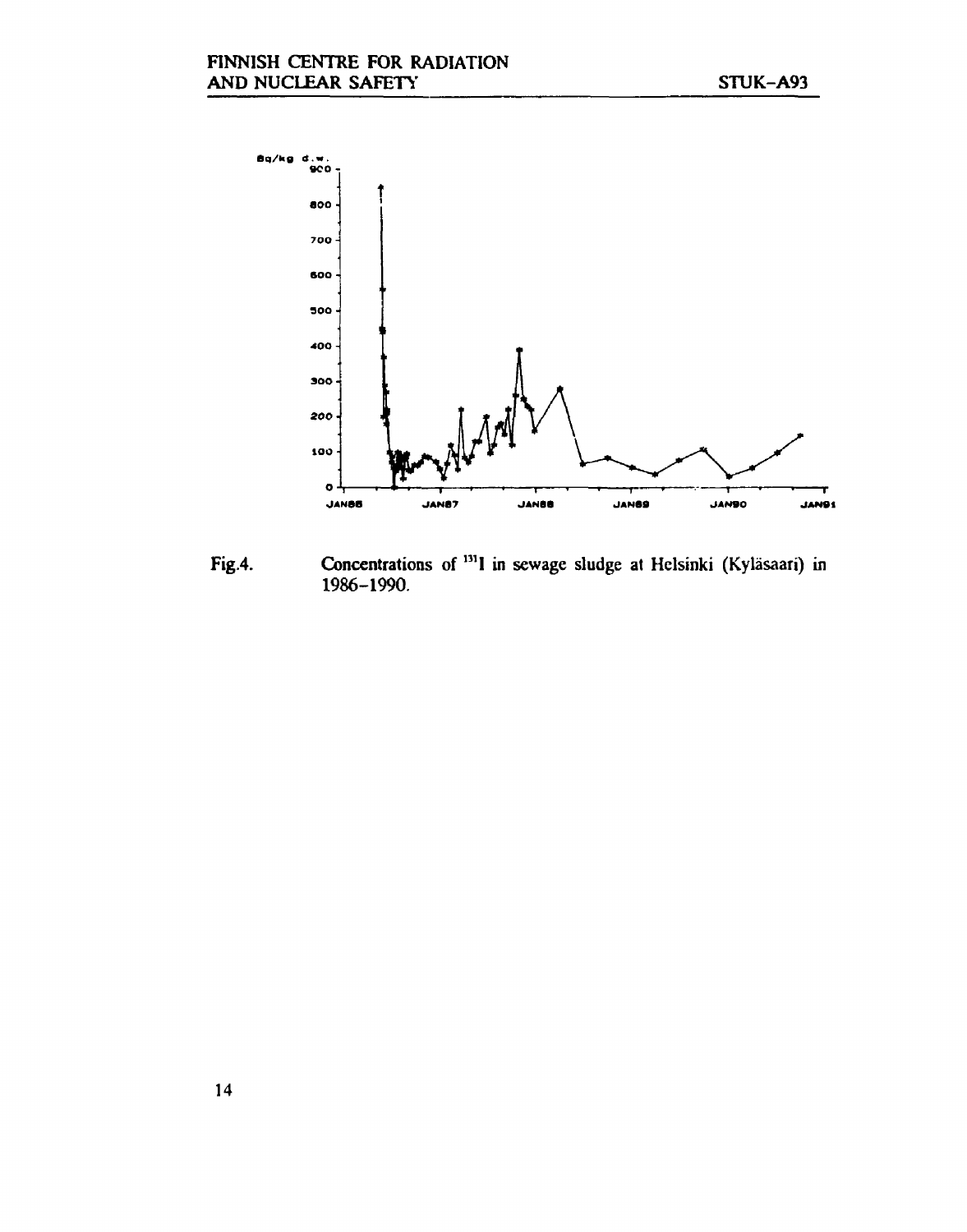**Table I. Treatment methods, mean values for dry matter in sludge, daily discharges and estimated amounts of sludge produced at wastewater treatment plants.<sup>10</sup>**

|                         | Treat-<br>ment<br>method | Dry<br>matter<br>% | <b>Discharge</b><br>$m3 d-1$ | <b>Amount</b><br>of sludge<br>$m3 d-1$ | <b>Fallout</b><br>region |
|-------------------------|--------------------------|--------------------|------------------------------|----------------------------------------|--------------------------|
| Espoo, Suomenoja        | RS'                      | 22                 | 70865                        | 70                                     | $\mathbf{1}$             |
| Eurajoki, Kirkori ylä   | <b>RS</b>                | 1.7                | 598                          | 9                                      | 3                        |
| Helsinki, Kyläsaari     | <b>RS</b>                | 18                 | 111462                       | 134                                    | $\mathbf{1}$             |
| Kotka, Mussalo          | <b>RS</b>                | 16                 | 11869                        | 23                                     | 4                        |
| Kotka, Sunila           | <b>RS</b>                | 15                 | 13556                        | 22                                     | $\ddot{\phantom{0}}$     |
| Kuopio, Lehtoniemi      | <b>RS</b>                | 28                 | 25830                        | 18                                     | 3                        |
| Lappeenranta, Toikansuo | ES <sup>b</sup>          | 8                  | 18090                        |                                        | 1                        |
| Loviisa, Vårdö          | SS <sup>c</sup>          | 19                 | 2682                         | $3 - 4$                                | 4                        |
| Pori, Luotsinmäki       | $KS^d$                   | 17                 | 30388                        | 82                                     | 3                        |
| Rauma, Maanpäänniemi    | <b>RS</b>                | 14                 | 8869                         | $14 - 24$                              | $\overline{\mathbf{3}}$  |

**1 simultaneous precipitation b pre-prccipitation**

**<sup>c</sup> direct precipitation d** chemical treatment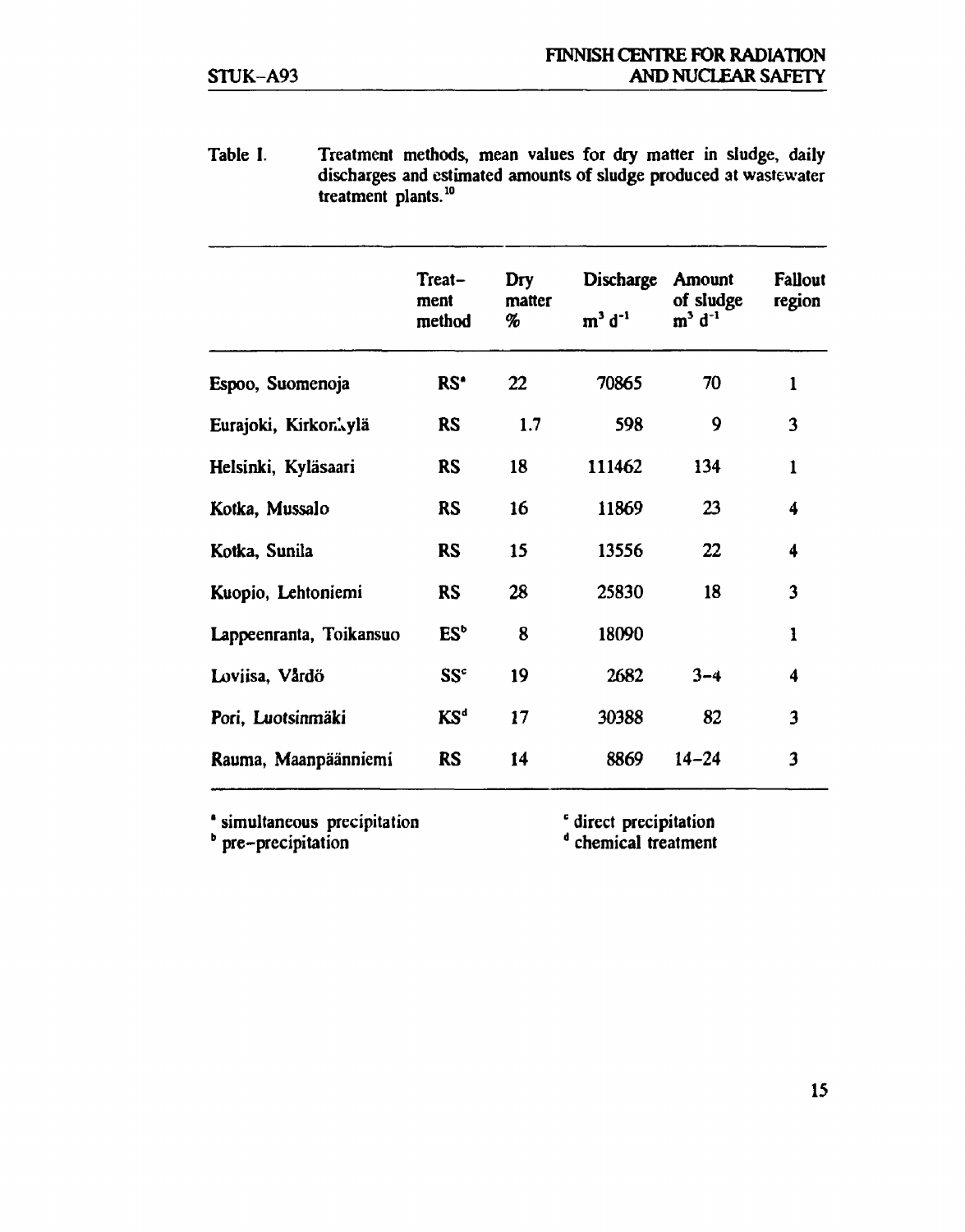|                    | in 1988.                           |                           |        |                |                                          |                  |          |             |             |                 |
|--------------------|------------------------------------|---------------------------|--------|----------------|------------------------------------------|------------------|----------|-------------|-------------|-----------------|
| treatment<br>plant | <b>Wastewater Sampling</b><br>date | Measur-Dry<br>ing<br>time | matter |                |                                          |                  |          |             |             |                 |
|                    |                                    | min.                      | %      |                | $E^{\prime}$ Be $\mathcal{R}^{\prime}$ K | $^{51}Cr$        | Mn       | ${}^{57}Co$ | ${}^{58}Co$ | ${}^{\omega}Co$ |
| Eurajoki           | $23.5.88$ <sup>*</sup>             | 1010                      | 1.7    | 0 <sup>e</sup> | 240                                      | $\bf{0}$         | 4.4      | $\bf{0}$    | $\bf{0}$    | 7.7             |
| Helsinki,          | 5.4.88                             | 82                        | 19.9   | 120            |                                          | 280 220          | 0        | 11          | 0           | 0               |
| Kyläsaari          | 1.7.88                             | 60                        | 21.9   | 300            |                                          | 310 100          | $\bf{0}$ | 110         | 0           | 0               |
|                    | 3.10.88                            | 99                        | 14.9   | 380            |                                          | 190 290          | 0        | 13          | 0           | $\bf{0}$        |
| Kotka,<br>Mussalo  | 10.10.88                           | 4033                      | 16.8   | 44             | 140                                      | 0                | $\bf{0}$ | $\bf{0}$    | $\bf{0}$    | $\bf{0}$        |
| Kotka,             | $8 - 10.2.88$                      | 1017                      | 16.6   | 64             | 74                                       | 0                | 0        | 0           | 0           | 0               |
| <b>Sunila</b>      | 25.7.88                            | 1053                      | 14.2   | 34             | 55                                       | 0                | $\bf{0}$ | 0           | 0           | 0               |
|                    | 10.10.88                           | 1065                      | 13.7   | 56             |                                          | 0                | $\bf{0}$ | $\bf{0}$    | $\bf{0}$    | 0               |
| Kuopio,            | 18.9.88                            | 407                       | 27.3   | 110            | 0                                        | 0                | 0        | 0           | 0           | 0               |
| Lehtoniemi         | 19.9.88                            | 403                       | 30.0   | 81             | $\bf{0}$                                 | C                | $\bf{0}$ | 0           | 0           | 0               |
|                    | 20.9.88                            | 121                       | 26.9   | 56             | 74                                       | 0                | $\bf{0}$ | $\bf{0}$    | 0           | 0               |
|                    | 21.9.88                            | 422                       | 27.8   | 47             | 75                                       | 0                | C        | 0           | $\bf{0}$    | 0               |
| Loviisa,           | 8.2.88                             | 1033                      | 17.5   | 39             | 84                                       | $\bf{0}$         | $\bf{0}$ | 0           | 0           | 0               |
| Vårdö              | $25 - 28.7.88^{\circ}$             | 1043                      | 17.0   | 110            | 130                                      | $\bf{0}$         | 11       | 0           | 6.6         | 6.3             |
|                    | 10.10.88                           | 1080                      | 18.8   | 110            | 160                                      | 0                | $\bf{0}$ | 0           | $\bf{0}$    | 2.4             |
| Pori,              | 2.2.88                             | 1028                      | 16.9   | 35             | 39                                       | 0                | $\bf{0}$ | 0           | 0           | 0               |
| Luotsin-           | $23 - 26.5.88$                     | 1019                      | 18.9   | 51             | 75                                       | 0                | 0        | 0           | $\bf{0}$    | 0               |
| mäki               | 10.10.88                           | 1093                      | 16.9   | 42             | 0                                        | $\bf{0}$         | $\bf{0}$ | 0           | $\bf{0}$    | 0               |
| Rauma,             | 8.2.88                             | 3910                      | 12.0   | 140            | 140                                      | 0                | 0        | 0           | 0           | 2.0             |
| Maanpään-          | $2.5.88*$                          | 1021                      | 11.4   | 120            | 150                                      | $\boldsymbol{0}$ | $\bf{0}$ | 0           | 0           | 0               |
| niemi              | $23.-26.5.88$ <sup>*</sup>         | 1079                      | 11.3   | 160            | 140                                      | 0                | 5        | $\bf{0}$    | $\bf{0}$    | 3.8             |
|                    | 10.10.88                           | 1102                      | 11.7   | 120            | 110                                      | $\bf{0}$         | $\bf{0}$ | ŋ           | $\bf{0}$    | 0               |

**Table II.** Gamma-emitting radionuclides in sewage sludge (Bq kg<sup>-1</sup> dry wt.) **in 1988.**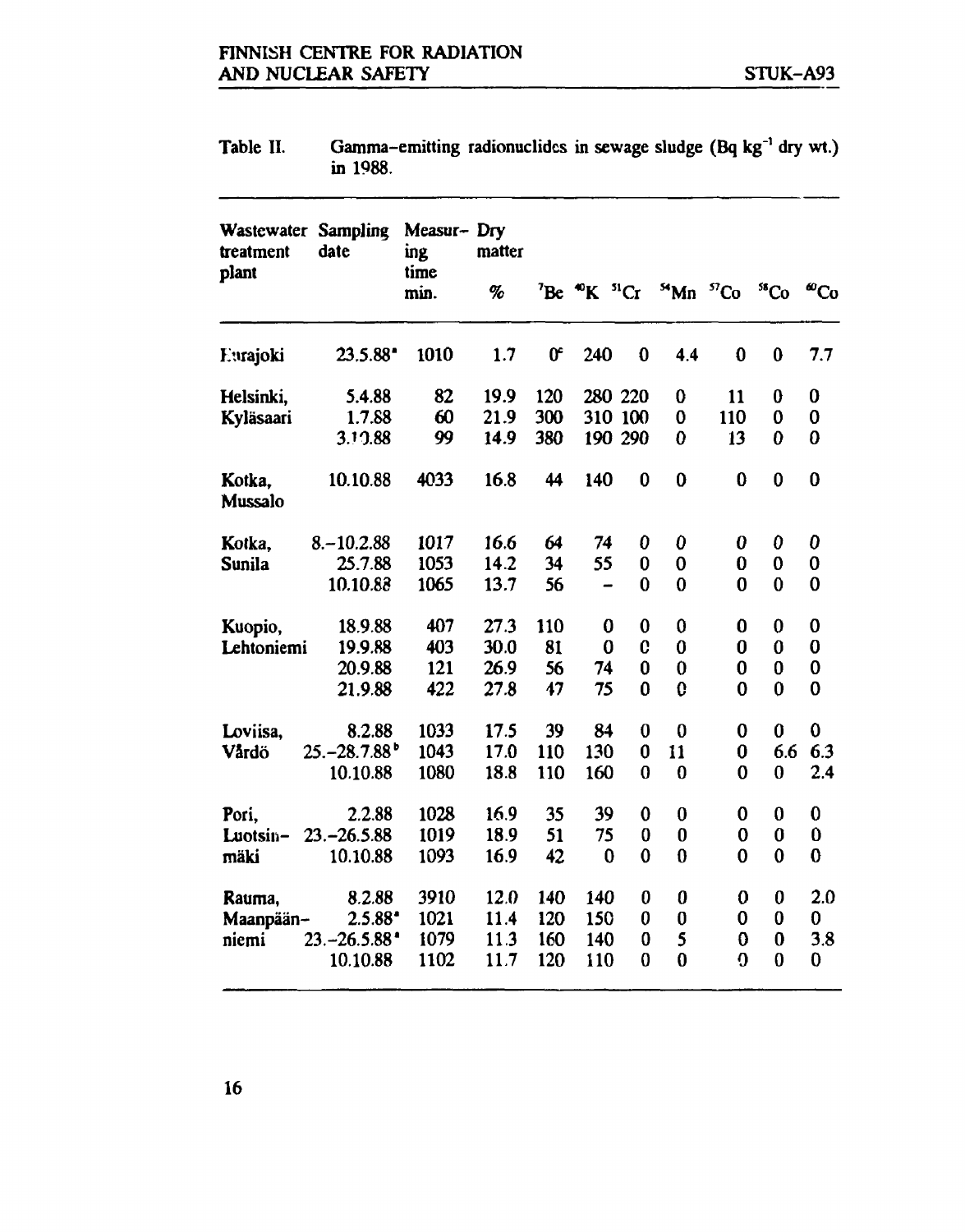**Table II.** cont.

| <sup>106</sup> Ru | $^{110m}$ Ag $^{125}$ Sb |                  | $^{131}$ [   |     | $\mathrm{H}^{\mathrm{H}}\mathrm{Cs}^{\mathrm{137}}\mathrm{Cs}$ | $^{144}$ Ce |
|-------------------|--------------------------|------------------|--------------|-----|----------------------------------------------------------------|-------------|
| 0                 | 0                        | 0                | 0            | 32  | 140                                                            | 0           |
| $\bf{0}$          | 0                        | $\bf{0}$         | 280          | 180 | 600                                                            | 0           |
| $\bf{0}$          | 0                        | 0                | 66           | 220 | 750                                                            | 0           |
| 0                 | 0                        | 0                | 85           | 120 | 470                                                            | 0           |
| $\bf{0}$          | 0                        |                  | 8.9 110      | 57  | 210                                                            | 0           |
| 0                 | 0                        | 9.9              | 7.0          | 68  | 210                                                            | 0           |
| 14                | $\bf{0}$                 | 9.7              | 6.5          | 69  | 240                                                            | 0           |
| 0                 | $\bf{0}$                 | 12               | 0            | 80  | 300                                                            | 0           |
|                   |                          |                  |              |     |                                                                |             |
| $\bf{0}$          | 0                        | 0                | 390          | 21  | 100                                                            | 0           |
| 0                 | 0                        | 0                | 210          | 20  | 100                                                            | 0           |
| 0                 | 0                        | $\boldsymbol{0}$ | 830          | 21  | 98                                                             | 0           |
| 0                 | 0                        | 0                | 660          | 25  | 94                                                             | 0           |
| $\bf{0}$          | $\bf{0}$                 | $\bf{0}$         | $\mathbf 0$  | 35  | 100                                                            | 0           |
| $\bf{0}$          | 5.5                      | 7                | 29           | 120 | 410                                                            | 0           |
| $\mathbf 0$       | 0                        |                  | 4.7 570      | 65  | 240                                                            | 0           |
| $\mathbf 0$       | $\bf{0}$                 | $\bf{0}$         | $\mathbf{0}$ | 23  | 68                                                             | 0           |
| $\bf{0}$          | $\bf{0}$                 | $\bf{0}$         | 7.7          | 41  | 150                                                            | 0           |
| $\overline{0}$    | 0                        | $\bf{0}$         | 0            | 40  | 150                                                            | 0           |
| 69                | 0                        | 17               | $\bf{0}$     | 70  | 210                                                            | 0           |
| 43                | 0                        | $\boldsymbol{0}$ | $\mathbf 0$  | 35  | 110                                                            | 0           |
| 45                | $\overline{0}$           | 12               | 71           | 71  | 250                                                            | 24          |
| 28                | $\overline{0}$           | 14               | 0            | 32  | 120                                                            | 0           |
|                   |                          |                  |              |     |                                                                |             |

an an

Annual maintenance shutdown period 1 Olkiluoto nuclear power station 30.4.-9.6.1988 b Loviisa nuclear power station 24.6.-23.8.1988

<sup>c</sup> below detection limit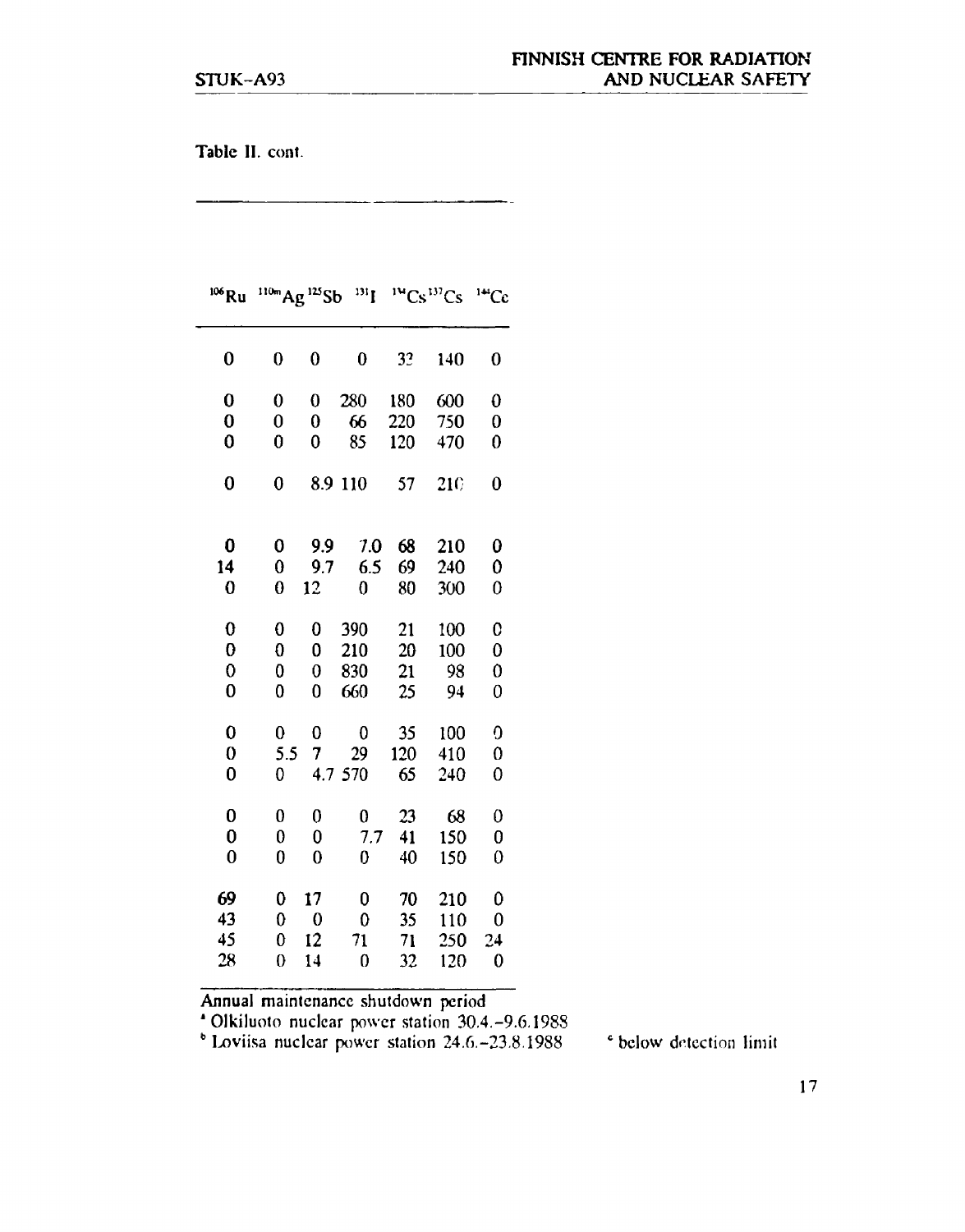| <b>AND NUCLEAR SAFETY</b><br><b>FINISH CENTRE FOR RADIATION</b> |           |                  |                                      |                                                                |     |                     | STUK-A93 |
|-----------------------------------------------------------------|-----------|------------------|--------------------------------------|----------------------------------------------------------------|-----|---------------------|----------|
|                                                                 | $137$ Cs  | 42               | 66<br>66                             | 430<br>250<br>480<br>340                                       | 250 | 190                 | 120      |
|                                                                 | $134$ Cs  | 11               | 15<br>15                             | 110<br>54<br>100<br>60                                         | 60  | 44                  | 27       |
|                                                                 | $^{131}I$ | 5                | 0<br>0                               | 57<br>37<br>77<br>110                                          | 48  | 310<br>0            |          |
|                                                                 | $110m$ Ag | $\boldsymbol{0}$ | $\begin{matrix} 0 \\ 0 \end{matrix}$ | $\bf{0}$<br>$\overline{0}$<br>$\overline{0}$<br>$\overline{0}$ | 0   | 0<br>$\overline{0}$ |          |
|                                                                 |           |                  |                                      |                                                                |     |                     |          |

| Wastewater<br>treatment    | <b>Sampling</b><br>date | Measur-<br>ing<br>time | Dry<br>material |             |                        |                  |                  |             |                         |                |                     |                                  |          |
|----------------------------|-------------------------|------------------------|-----------------|-------------|------------------------|------------------|------------------|-------------|-------------------------|----------------|---------------------|----------------------------------|----------|
| plant                      |                         | min.                   | $\%$            | $^7$ Be     | $\mathbf{R}^{\bullet}$ | $^{51}Cr$        | $^{57}Co$        | ${}^{59}Fe$ | $^{60}Co$               |                |                     | $^{110m}Ag$ $^{131}I$ $^{134}Cs$ | $137C_5$ |
| Espoo,<br>Suomenoja        | 14.3.89                 | 168                    | 24.7            | 65          | 87                     | 0 <sup>c</sup>   | $\bf{0}$         | $\bf{0}$    | 0                       | $\mathbf 0$    | 5                   | 11                               | 42       |
| Eurajoki,                  | $15.5.89$ <sup>*</sup>  | 1165                   | 1.3             | $\mathbf 0$ | 200                    | $\bf{0}$         | $\boldsymbol{0}$ | $\bf{0}$    | $\overline{\mathbf{z}}$ | $\bf{0}$       | $\bf{0}$            | 15                               | 66       |
| Kirkonkylä                 | $29.5.89$ <sup>*</sup>  | 4018                   |                 | 27          | 190                    | 30               | $\bf{0}$         | $\bf{0}$    | 19                      | $\overline{0}$ | $\bf{0}$            | 15                               | 66       |
| Helsinki,                  | 4.1.89                  | 120                    | 19.1            | 94          | 160                    | 200              | $\bf{0}$         | $\bf{0}$    | $\bf{0}$                | 0              | 57                  | 110                              | 430      |
| Kyläsaari                  | 3.4.89                  | 76                     | 22.5            | 310         | 250                    | 95               | $\bf{0}$         | $\bf{0}$    | $\mathbf 0$             | $\Omega$       | 37                  | 54                               | 250      |
|                            | 2.7.89                  | 60                     | 17.3            | 220         | $\mathbf 0$            | 200              | 17               | 16          | $\bf{0}$                | $\mathbf 0$    | 77                  | 100                              | 480      |
|                            | 2.10.89                 | 58                     | 16.4            | 160         | $\bf{0}$               | 97               | 14               | $\bf{0}$    | $\overline{0}$          | $\bf{0}$       | 110                 | 60                               | 340      |
| Kotka,<br>Mussalo          | 6.3.89                  | 4052                   | 13.6            | 93          | 140                    | $\bf{0}$         | $\bf{0}$         | $\bf{0}$    | $\bf{0}$                | $\mathbf 0$    | 48                  | 60                               | 250      |
| Ko:ka,                     | 6.3.89                  | 4012                   | 10.7            | 77          | 120                    | $\boldsymbol{0}$ | $\mathbf{1}$     | $\bf{0}$    | $\bf{0}$                | $\mathbf 0$    | 310                 | 44                               | 190      |
| Sunila                     | $31.7 - 3.8.89$         | 1114                   | 15.3            | $\bf{0}$    | 110                    | $\bf{0}$         | $\bf{0}$         | $\bf{0}$    | $\bf{0}$                | $\mathbf{0}$   | $\mathbf 0$         | 27                               | 120      |
| Lappeenranta,<br>Toikansuo | 15.3.89                 |                        | 7.9             | $\bf{0}$    | $\bf{0}$               | $\bf{0}$         | $\bf{0}$         | $\bf{0}$    | $\mathbf 0$             |                | 0.7900 <sup>d</sup> | $\bf{0}$                         | 16       |

**- Table HI. Gamma-emitting radionuclides in sewage sludge (Bq kg<sup>-1</sup> dry wt.) in 1989.**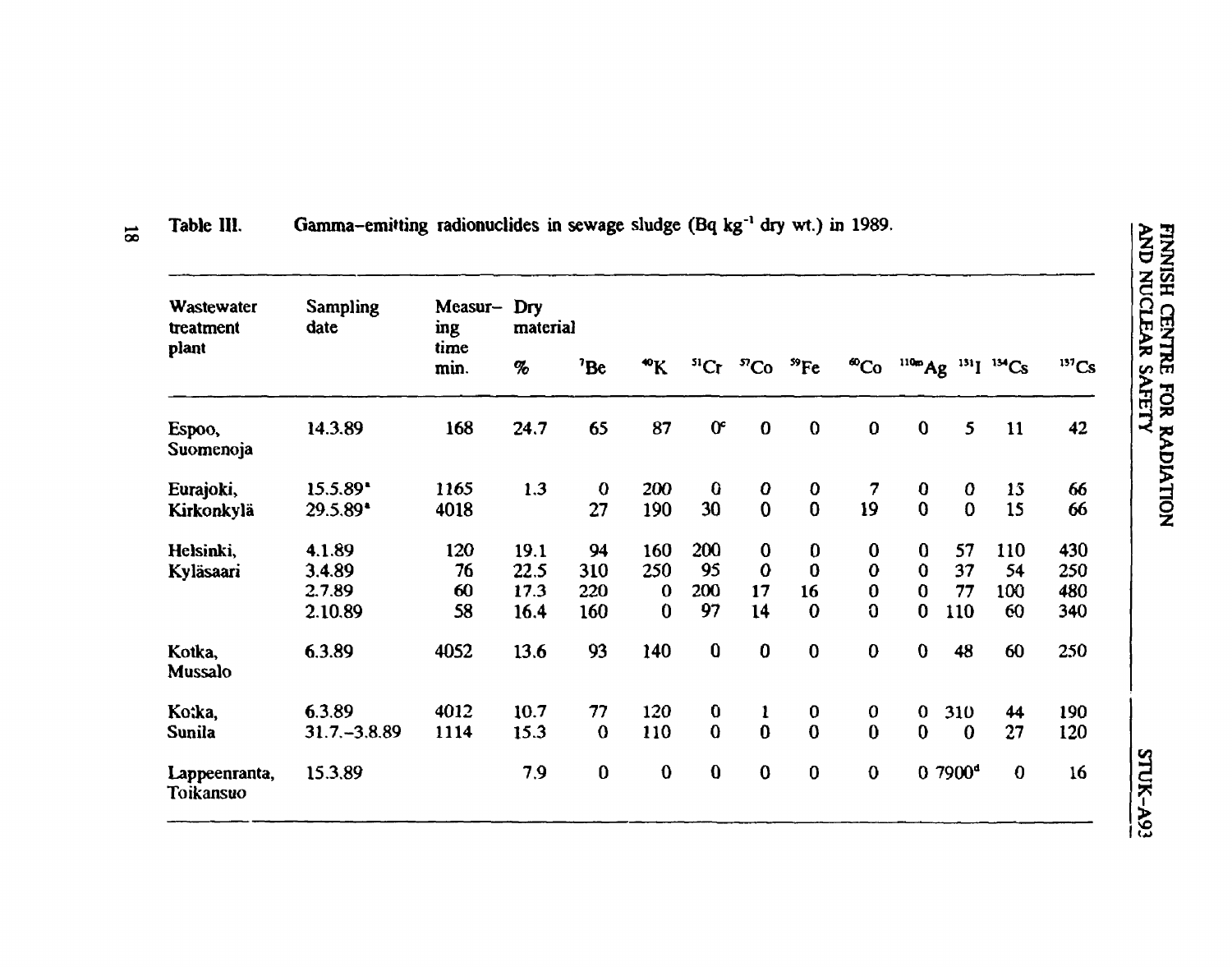#### Table III cont.

| Wastewater<br>treatment | <b>Sampling</b><br>date      | Measur -<br>ing | Dry<br>material              |          |                        |              |                |             |                         |             |          |                   |          |
|-------------------------|------------------------------|-----------------|------------------------------|----------|------------------------|--------------|----------------|-------------|-------------------------|-------------|----------|-------------------|----------|
| plant                   |                              | time<br>min.    | %                            | $^7$ Be  | $\mathbf{R}^{\bullet}$ | ${}^{51}Cr$  | C <sub>0</sub> | ${}^{59}Fe$ | $^{60}Co$               | $^{110m}Ag$ |          | $^{131}I^{134}Cs$ | $137$ Cs |
| Loviisa.                | 21.3.89                      | 1025            | 17.1                         | 71       | 130                    | $\bf{0}$     | $\bf{0}$       | $\bf{0}$    | $\bf{0}$                | $\mathbf 0$ | $\bf{G}$ | 45                | 180      |
| Vårdö                   | 22.5.89                      | 1034            | $\qquad \qquad \blacksquare$ | 67       | $\bf{0}$               | $\mathbf 0$  | $\bf{0}$       | $\bf{0}$    | $\bf{0}$                | $\bf{0}$    | 11       | 28                | 110      |
|                         | $31.7 - 3.8.89^{\circ}$      | 1128            | 18.5                         | 160      | 140                    | $\bf{0}$     | $\bf{0}$       | $\bf{0}$    | 0                       | 10          | $\bf{0}$ | 59                | 280      |
|                         | 16.10.89                     | 1002            | 19.2                         | 150      | 220                    | $\mathbf 0$  | $\bf{0}$       | $\bf{0}$    | $\bf{0}$                | $\bf{0}$    | $\bf{0}$ | 50                | 300      |
| Pori,                   | 6.3.89                       | 671             | 18.2                         | 88       | 77                     | $\bf{0}$     | $\bf{0}$       | $\bf{0}$    | 0                       | $\bf{0}$    | $\bf{0}$ | 15                | 72       |
| Luotsinmäki             | $15 - 18.5.89$               | 4147            | 18.4                         | 26       | $\mathbf 0$            | $\mathbf 0$  | $\bf{0}$       | $\bf{0}$    | $\bf{0}$                | $\bf{0}$    | 13       | 11                | 55       |
|                         | $29.5 - 1.6.89$              | 1077            | 18.8                         | $\bf{0}$ | $\mathbf 0$            | $\mathbf{0}$ | $\bf{0}$       | $\bf{0}$    | $\bf{0}$                | $\bf{0}$    | 8        | 13                | 60       |
| Rauma,                  | 6.3.89                       | 1772            | 11.7                         | 150      | 230                    | $\bf{0}$     | $\bf{0}$       | $\bf{0}$    | $\bf{0}$                | $\mathbf 0$ | 57       | 21                | 92       |
| Maanpäänniemi           | $8 - 11.5.89$                | 1062            | 10.4                         | 94       | $\bf{0}$               | $\bf{0}$     | 4.7            | $\bf{0}$    | $\bf{0}$                | $\bf{0}$    | 76       | 18                | 98       |
|                         | $29.5 - 1.6.89$ <sup>*</sup> | 1060            | 13.1                         | 87       | 110                    | $\bf{0}$     | 9.8            | $\bf{0}$    | $\overline{\mathbf{4}}$ | $\mathbf 0$ | 110      | 18                | 86       |
|                         | 25. - 28.9.89                | 1040            | 13.3                         | $\bf{0}$ | $\bf{0}$               | $\mathbf{0}$ | $\mathbf{0}$   | $\mathbf 0$ | $\bf{0}$                | $\bf{0}$    | $\bf{0}$ | 8.8               | 49       |

Annual maintenance shutdown period at Olkiluoto nuclear power station 30.4. -15.5.1989 and 20.5. -31.5.1989

<sup>b</sup> Annual maintenance shutdown period at Loviisa nuclear power station 9.7.–21.8.1989

<sup>e</sup> below detection limit

 $^d$  at a nearby hospital, patien were given  $^{131}$ I therapy on March 9 and 10, 1989.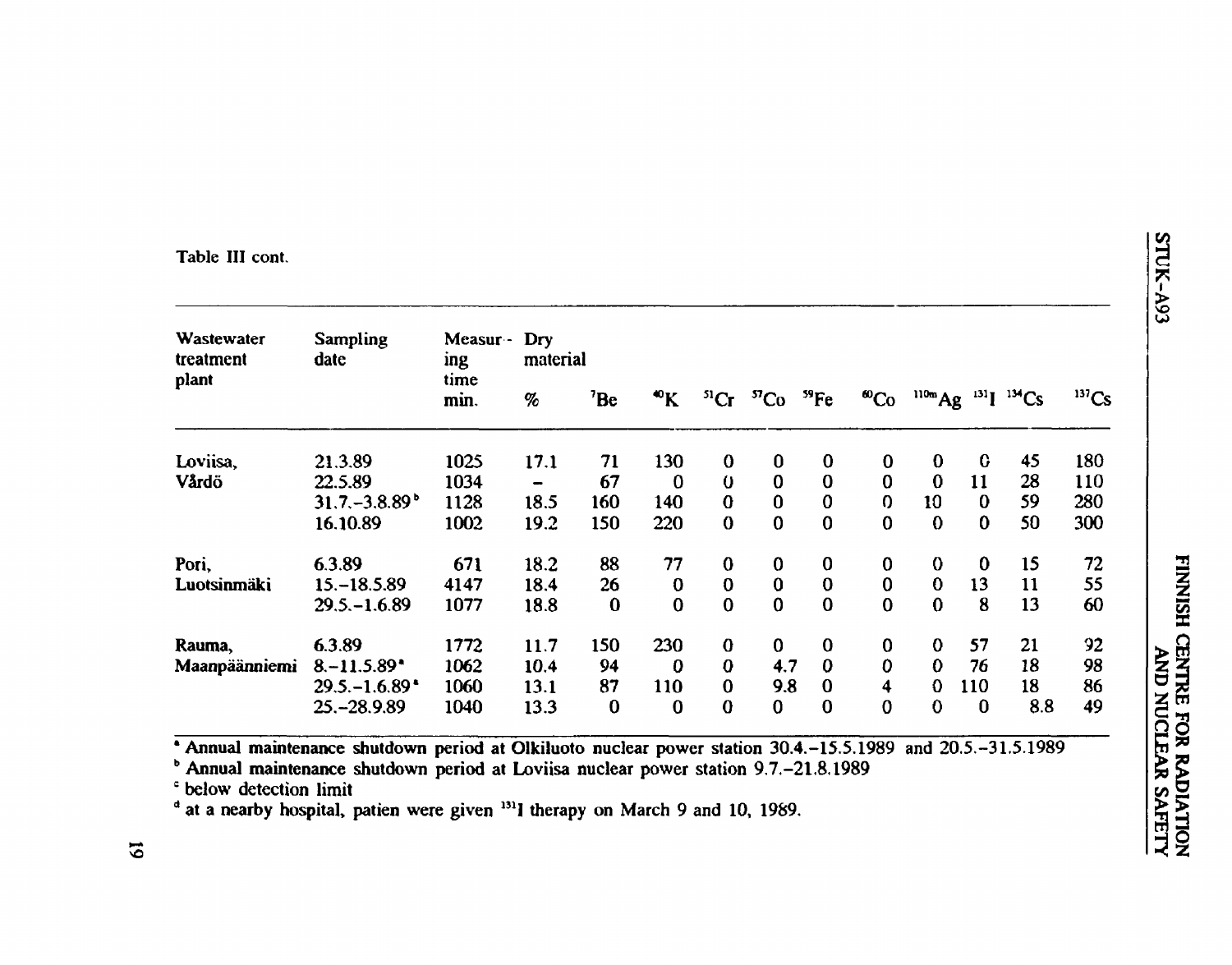| plant             |                        | time<br>min.    | $\%$ | material <sup>7</sup> Be | $\mathbf{R}^*$           |                  |                  | ${}^{51}Cr$ ${}^{54}Mn$ ${}^{57}Co$ | ${}^{58}Co$ | $^{60}Co$        | $^{110m}Ag$          | 125Sb          |             |        | $^{131}I$ $^{134}Cs$ $^{137}Cs$ |
|-------------------|------------------------|-----------------|------|--------------------------|--------------------------|------------------|------------------|-------------------------------------|-------------|------------------|----------------------|----------------|-------------|--------|---------------------------------|
| Eurajoki,         | 15.5.90* 1012          |                 | 2.2  | 0 <sup>c</sup>           | 150                      | $\bf{0}$         | $\bf{0}$         | $\mathbf{0}$                        | $\bf{0}$    | 6.3              | J                    | 0              |             | 0, 6.4 | 33                              |
| <b>Kirkonkylä</b> | 28.5.90* 3843          |                 | 1.9  | $\bf{0}$                 | 47                       | $\ddot{\bullet}$ | 1.2              | $\mathbf{0}$                        | 0.8         | 1.7              | $\boldsymbol{0}$     | $\bf{0}$       |             | 01.8   | 11                              |
| Helsinki.         | 4.1.90                 | 1097            | 19.5 | 170                      | 200                      | 130              | $\bf{0}$         | 4.2                                 | $\bf{0}$    | $\bf{0}$         | $\bf{0}$             | $\bf{0}$       | 31          | 53     | 300                             |
| Kyläsaari         | 2.4.90                 | 116             | 21.9 | 160                      | 260                      | 110              | $\bf{0}$         | $\mathbf 0$                         | $\bf{0}$    | $\mathbf 0$      | $\bf{0}$             | $\bf{0}$       | 55          | 23     | 140                             |
|                   | 6.7.90                 | 192             | 20.8 | 150                      | 230                      | 81               | $\bf{0}$         | 28                                  | $\bf{0}$    | $\bf{0}$         | $\bf{0}$             | $\bf{0}$       | 98          | 46     | 290                             |
|                   | 1.10.90                | 126             | 17.6 | 230                      | 120                      | 86               | $\mathbf 0$      | $\bf{0}$                            | $\bf{0}$    | $\bf{0}$         | $\mathbf 0$          | $\bf{0}$       | 150         | 32     | 250                             |
| Kotka,            | 12.3.90                | 1513            | 13.5 | 68                       | <b>11C</b>               | $\pmb{0}$        | $\bf{0}$         | $\mathbf{0}$                        | $\bf{0}$    | $\mathbf 0$      | $\bf{0}$             | $\bf{0}$       | 370         | 28     | 150                             |
| <b>Mussalo</b>    | $3,-6.9.90$            | 335             | 20.7 | $\bf{0}$                 | 52                       | $\bf{0}$         | $\mathbf 0$      | $\mathbf 0$                         | $\bf{0}$    | $\mathbf 0$      | $\bf{0}$             | $\overline{7}$ | 87          | 10     | 65                              |
| Kotka,            | 12.3.90                | 3902            | 14.1 | 71                       | 86                       | $\bf{0}$         | $\bf{0}$         | $\mathbf 0$                         | $\mathbf 0$ | $\bf{0}$         | $\bf{0}$             | $\bf{0}$       | $\bf{0}$    | 27     | 140                             |
| Sunila            | $3,-6.9.90$            | 34 <sub>1</sub> | 19.7 | $\bf{0}$                 | $\mathbf 0$              | $\bf{0}$         | $\boldsymbol{0}$ | $\overline{\mathbf{0}}$             | $\mathbf 0$ | $\bf{0}$         | $\bf{0}$             | $\bf{0}$       | 25          | 11     | 74                              |
| Loviisa,          | 8.3.90                 | 1147            | 17.4 | 120                      | 210                      | $\bf{0}$         | $\mathbf 0$      | $\bf{0}$                            | $\bf{0}$    | $\boldsymbol{0}$ | 0                    | 0              | 66          | 32     | 170                             |
| Vårdö             | $15.8.90^{\circ}$      | 227             | 20.0 | 120                      | $\overline{\phantom{0}}$ | $\bf{0}$         | $\bf{0}$         | $\bf{0}$                            | $\bf{0}$    | $\bf{0}$         | $\ddot{\phantom{1}}$ | $\bf{0}$       | 6           | 31     | 220                             |
|                   | $27 - 30.8.90^{\circ}$ | 368             | 17.6 | 63                       | -                        | $\bf{0}$         | $\bf{0}$         | $\bf{0}$                            | $\mathbf 0$ | $\bf{0}$         | 5                    | $\bf{0}$       | $\mathbf 0$ | 17     | 110                             |

**o 1** Table IV. Gamma-emitting radionuclides in sewage sludge (Bq kg<sup>-1</sup> dry wt.) in 1990.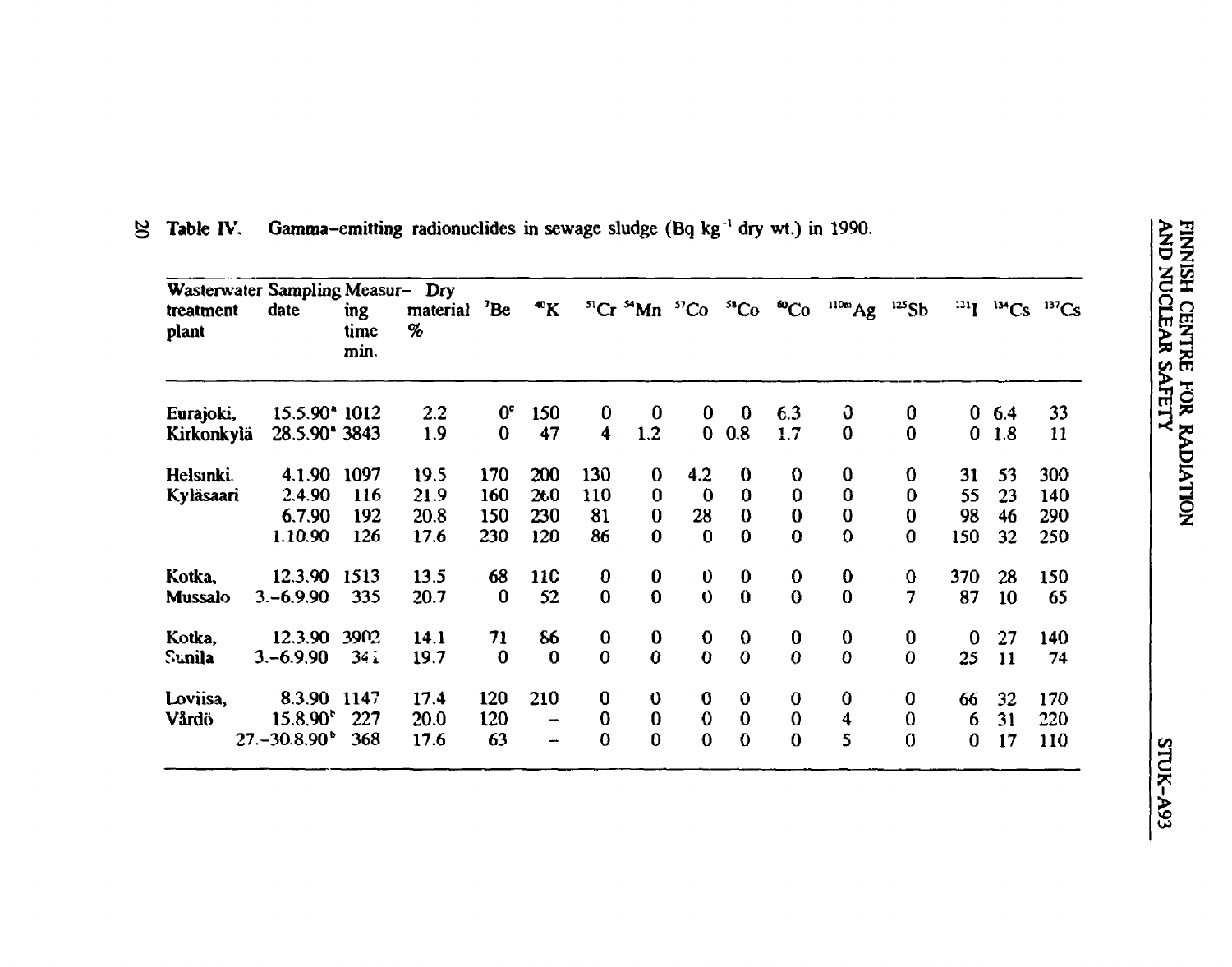**Table IV. cont** 

| Wasterwater Sampling Measur- Dry<br>treatment<br>plant | date                | ing<br>time<br>min. | material<br>% | $^7$ Be    |          |          |          |              |          |              | <sup>40</sup> K <sup>51</sup> Cr <sup>54</sup> Mn <sup>57</sup> Co <sup>58</sup> Co <sup>60</sup> Co <sup>110m</sup> Ag <sup>125</sup> Sb |          |          |        | $^{131}I$ $^{134}Cs$ $^{137}Cs$ |
|--------------------------------------------------------|---------------------|---------------------|---------------|------------|----------|----------|----------|--------------|----------|--------------|-------------------------------------------------------------------------------------------------------------------------------------------|----------|----------|--------|---------------------------------|
| Pori,                                                  |                     |                     |               |            |          |          |          |              |          |              |                                                                                                                                           |          |          |        |                                 |
| Luotsinmäki 12.3.90 1213                               |                     |                     | 18.3          | 31         | 71       | $\bf{0}$ | $\bf{0}$ | $\bf{0}$     | $\bf{0}$ | $\bf{0}$     | $\bf{0}$                                                                                                                                  | 0        |          | 0, 7.1 | 42                              |
|                                                        | $14, -17.5.90$ 3855 |                     | 19.5          | 22         | 41       | $\bf{0}$ | $\bf{0}$ | $\bf{0}$     | $\bf{0}$ | $\bf{0}$     | $\bf{0}$                                                                                                                                  | 0        |          | 0, 5.4 | 32                              |
|                                                        | 25.9.90 1098        |                     | 18.3          | 27         | $\bf{0}$ | $\bf{0}$ | $\bf{0}$ | $\mathbf{0}$ | $\Omega$ | $\bf{0}$     | $\bf{0}$                                                                                                                                  | $\bf{0}$ |          | 47.3   | 41                              |
| Rauma,                                                 | 12.3.90 1077        |                     | 15.5          | <b>110</b> | 150      | $\bf{0}$ | $\bf{0}$ | $\bf{0}$     | $\bf{0}$ | $\bf{0}$     | $\bf{0}$                                                                                                                                  | 0        | 26       | - 11   | 74                              |
| Maan-                                                  | $14. - 17.5.90^*$   | 305                 | 15.2          | 26         | 100      | $\bf{0}$ | $\bf{0}$ | $\bf{0}$     | $\bf{0}$ | $\bf{0}$     | $\bf{0}$                                                                                                                                  | $\bf{0}$ | 100 5.7  |        | 45                              |
| päänniemi                                              | 25.9.90             | 359                 | 13.1          | 30         | 81       | $\bf{0}$ | $\bf{0}$ | $\mathbf{0}$ | $\Omega$ | $\mathbf{0}$ | $\bf{0}$                                                                                                                                  | 0        | $\bf{0}$ | 6.7    | 43                              |

**\* Annual maintenance shutdown period at Olkiluoto nuclear power station 6.5.-9.6.1990 b Annual maintenance shutdown period at Loviisa nuclear power station 28.7.-24.9.1990** 

**c below detection limit**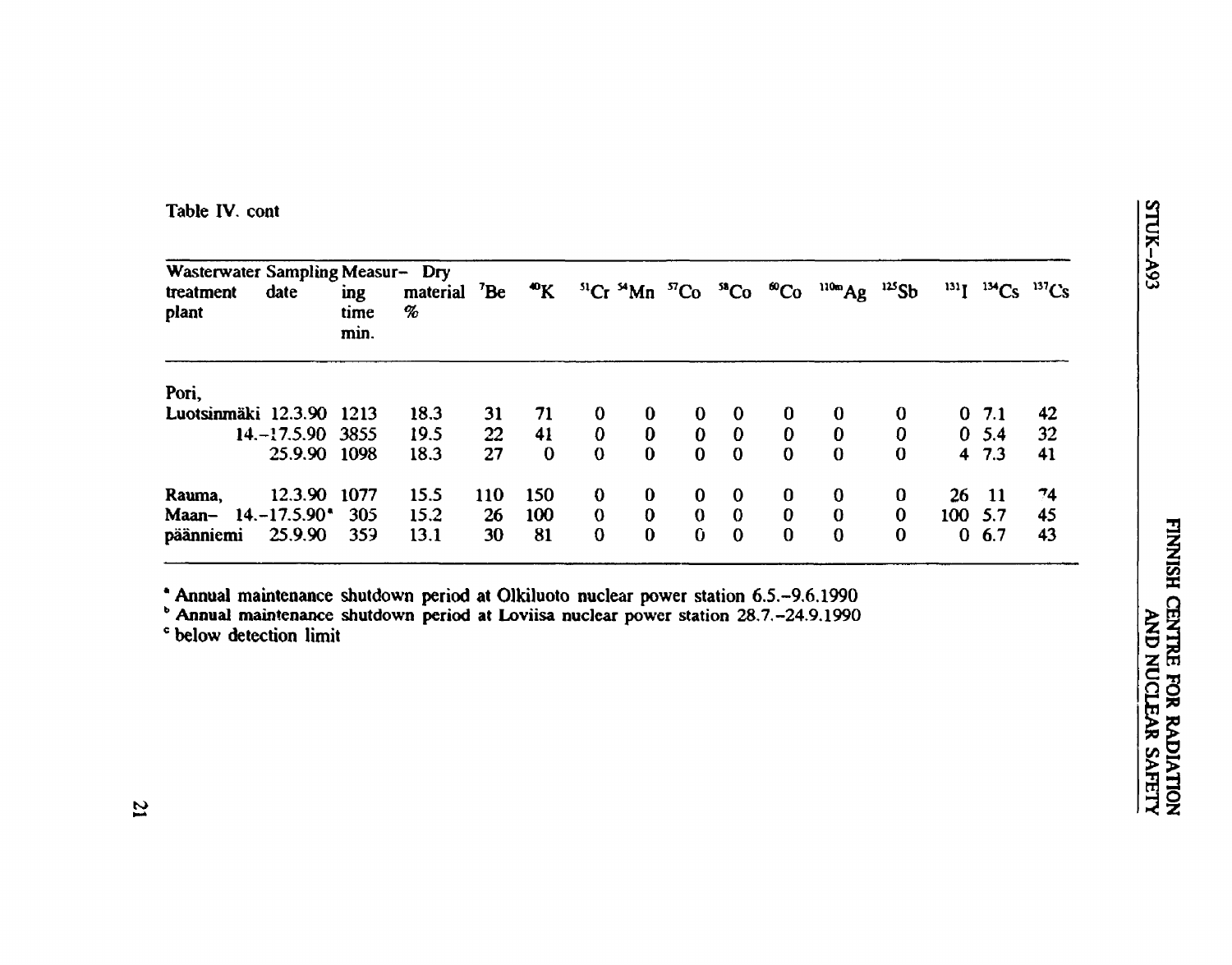|            |            |               |           |          | <sup>1</sup> dry wt.) from the septic tank at the housing area in | <b>FINNISH</b>                             |
|------------|------------|---------------|-----------|----------|-------------------------------------------------------------------|--------------------------------------------|
| $110m$ Ag  | $124$ Sb   | 131           | $134$ Cs  | $137$ Cs | $^{141}Ce$                                                        | <b>AND NUCLEAR SAFETY</b><br><b>CENTRE</b> |
| 170<br>160 | 180<br>160 | $17\,$<br>5.7 | 14<br>5.1 | 61<br>22 | 0<br>0                                                            | FOR                                        |
| 260        | 180        | 7.2           | 15        | 61       | 0                                                                 | <b>RADIATION</b>                           |
| 350        | 120        | 0             | 10        | 49       | 0                                                                 |                                            |
|            | 72         | 22            | 15        | 69       | 0                                                                 |                                            |
| 240        | 70         | 0             | 15        | 84       | 20                                                                |                                            |
| 320        | 67         | 0             | 4.6       | 28       | 0                                                                 |                                            |
| 290        | 94         | 0             | 8         | 47       | 0                                                                 |                                            |

**£3 Table V. Gamma-emitting radionuclides in sludge (Bq kg'<sup>1</sup> dry wt.) from the septic tank at the housing area in the vicinity of the Loviisa nuclear power plant.** 

 **slCr "Mn »Co "Fe "Co \*Zr "\*Ru**

**Sampling date**

13.7.88 19.7.88 27.7.88 27.7.89 3.8.89 10.8.89 15.8.90 29.8.90 5.9.90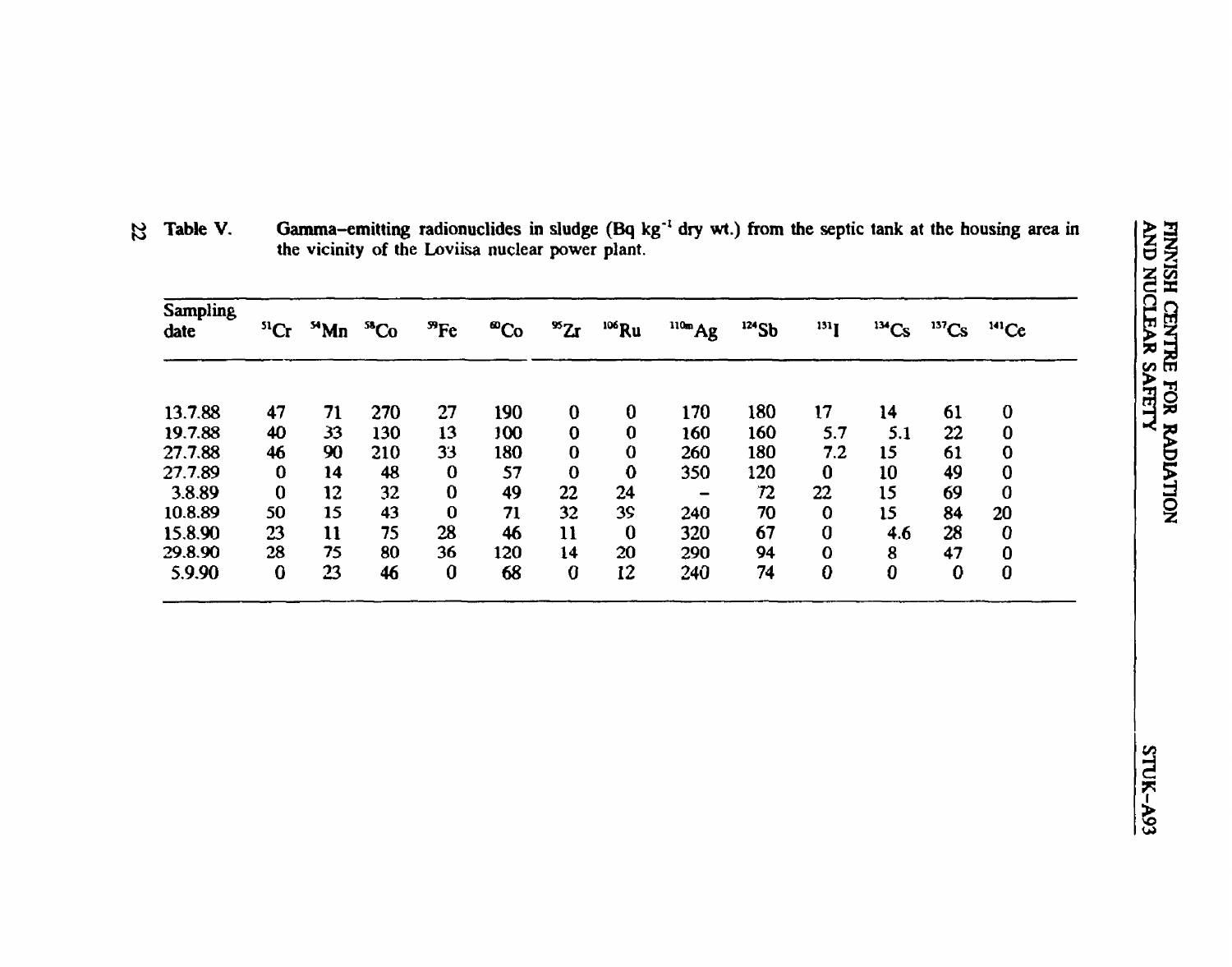#### **PUBLICATIONS BY THE FINNISH CENTRE FOR RADIATION AND NUCLEAR SAFETY (STUK)**

#### **STUK-A reports:**

**STUK-A101** Toivonen M. Improved processes in therapy dosimetry with solid LiF thermoluminescent detectors. Helsinki, 1991.

**STUK-A100** Servomaa K. Biological effects of radiation: The induction of malignant transformation and programmed cell death. Helsinki, 1991.

**STUK-A99** Ruosteenoja E. Indoor radon and risk of lung cancer: an epidemiological study in Finland. Helsinki, 1991.

**STUK-A98** Kosunen A, Järvinen H, Vatnitskij S, Ermakov I, Chervjakov A, Kulmala J, Pitkänen M, Väyrynen T. Väänänen A. Intercomparison of radiotherapy treatment planning systems using calculated and measured dose distributions for external photon and electron beams. Helsinki, 1991.

**STUK-A97** Levai F, Tikkinen J, Tarvainen M, Arit R. Feasibility studies of computed tomography in partial defect detection of spent **BWR** fuel. Helsinki, 1990.

**STUK-A93** Puhakainen M, Rahola T. Radioactivity of sludge in Finland in 1988-1990. Supplement 5 to Annual Report STUK-A89. Helsinki, 1991.

**STUK-A92** Klemola S, Ilus E, Sjöblom K-L, Arvela H, Blomqvist L. Monitoring of radionuclides in the environs of the Finnish nuclear power stations in 1988. Supplement 3 to Annual Report STUK-A89. Helsinki, 1991.

**STUK-A91** Rahola T, Suomela M, Hiukka E, Pusa S. Radioactivity of people in Finland in 1988. Supplement 2 to Annual Report STUK-A89. Helsinki, 1991.

**STUK-A90** Saxen R, Ikäheimonen TK, Ilus E. Monitoring of radionuclides in the Baltic Sea in 1988, Supplement 1 to Annual Report STUK-A89. Helsinki 1990.

**STUK-A88** Valtonen K. BWR stability analysis. Helsinki, 1990.

**STUK-A87** Servomaa A, Rannikko S, Nikitin V, Golikov V, Ermakov 1, Masarskyi L and Saltukova L. A topographically anatomically unified phantom model for organ dose determination in radiation hygiene. Helsinki, 1989.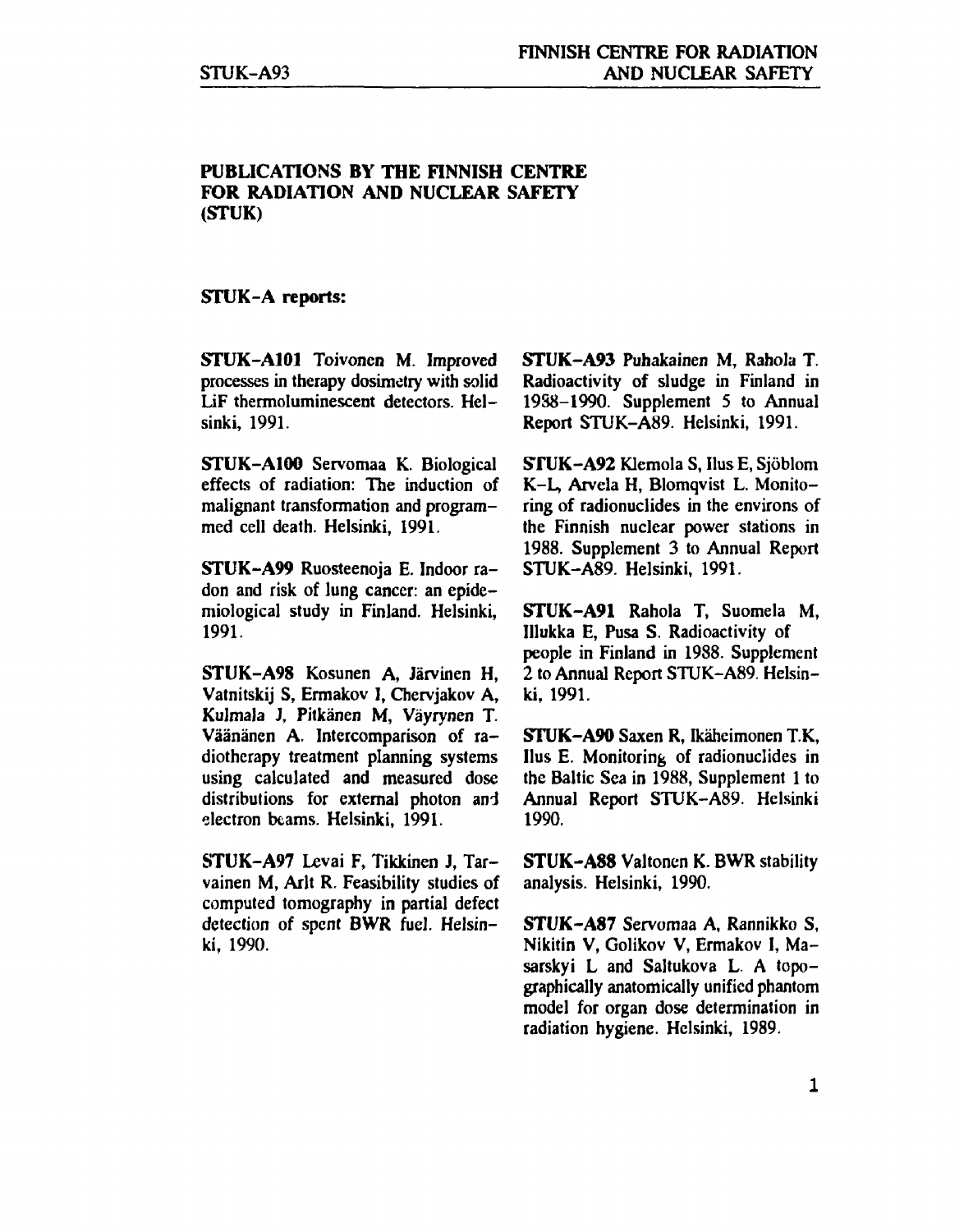STUK-A86 Aro I. Studies on severe accidents in Finnish nuclear power plants. Helsinki, 1989.

STUK-A85 Hoikkala M, Lappalainen J, Leszczynki K, Paile W. Väestön altistuminen ultraviolettisäteilylle Suomessa ja säteilymittaukset. Helsinki, 1990.

STUK-A84 Puhakainen M, Rahola T. Radioactivity of sludge in Finland in 1987. Supplement 10 to Annual Report STUK-A74. Helsinki, 1989.

STUK-A83 Uus E, Klemola S, Sjöblom K-L, Ikäheimonen TK. Radioactivity of along the finnish coast in 1987. Supplement 9 to Annual Report STUK-A74. Helsinki, 1988.

STUK-A82 Ikäheimonen TK, Uus E, Saxén R. Finnish studies in radioactivity in the Baltic Sea in 1987. Supplement 8 to Annual Report STUK A-74. Helsinki, 1988.

STUK-A81 Rahola T, Suomela M, Hiukka E, Pusa S. Radioactivity of people in Finland in 1987. Supplement 7 to Annual Report STUK-A74. Helsinki, 1989.

STUK-A80 Rissanen K, Rahola T, IIlukka E, Alftan A. Radioactivity in reindeer, game, fish and plants in finnish Lappland in 1987. Supplement 6 to Annual Report STUK-A74. (to be published in 1991)

STUK-A79 Sjöblom K-L, Klemola S, Uus E, Arvela H, Blomqvist L. Monitoring of radioactivity in the environs of finnish nuclear power stations in 1987.

Supplement 5 to annual Report STUK-A74. Helsinki, 1989.

STUK-A78 Rantavaara A. Radioactive substances or foodstuffs in Finland in 1987-88. Supplement 4 to Annual Report STUK-A74. (to be published in 1991)

STUK-A77 Saxen R, Rantavaara A. Radioactivity of surface water and fresh water fish in Finland in 1987. Supp lement 3 to Annual Report STUK-A74. Helsinki, 1990.

STUK-A76 Arvela H, Markkanen M, Lemmclä H, Blomqvist L. Environmental gamma radiation and fallout measurements in Finland, 1986-87. Supplement 2 to Annual Report STUK-A74. Helsinki, 1989.

STUK-A75 Saxén R, Aaltonen H, Ikäheimonen TK. Airborne and deposited radioactivity in Finland in 1987. Supplement 1 to Annual Report STUK-A74. Helsinki, 1990.

STUK-A74 Suomela M, Blomqvist L, Rahola T and Rantavaara A. Studies on environmental radioactivity in Finland in 1987. Annual Report. Helsinki, 1991.

STUK-A73 Järvinen H, Brcgazde JI, Berlyand VA, Toivonen M. Comparison of The National Standards for the measurements of absorbed dose at  ${}^{60}Co$  gamma radiation. Helsinki, 1988.

STUK-A72 Keskitalo J. Effects of thermal discharges on the benthic vegetation and phytoplankton outside the Olkiluoto nuclear power station, west coast of Finland: summary. Helsinki, 1988.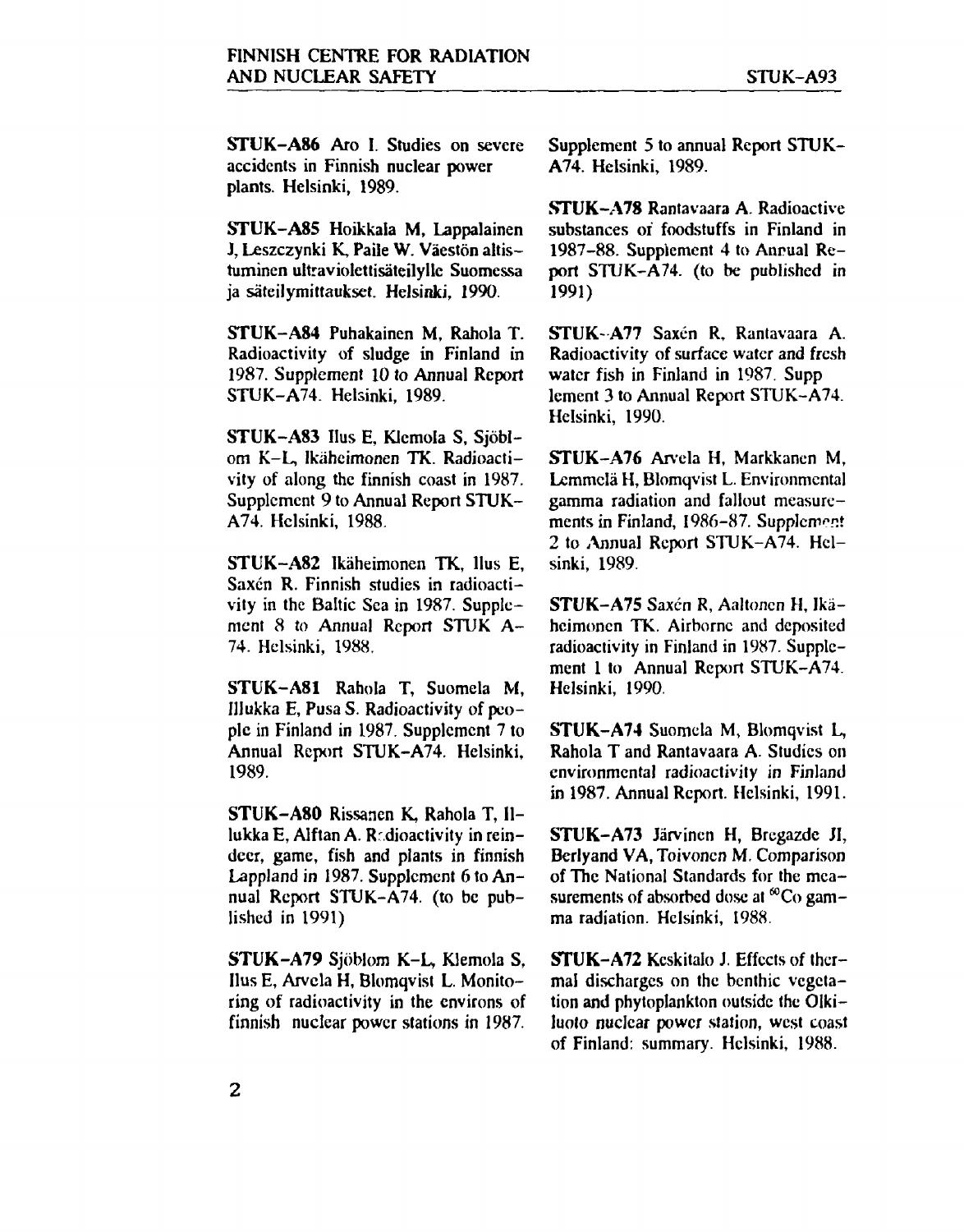**STUK-A71** Keskitalo J. Effects of thermal discharges on the benthic vegetation and phytoplankton outside the Olkiluoto nuclear power station, west coast of Finland. Helsinki. 1988.

**STUK-A70** Hellmuth K-H. Rapid determination of strontium-89 and strontium-90 -experiences and results with various methods after the Chemobyl accident in 1986. Helsinki, 1987.

**STUK-A69** Salmenhaara S, Tarvainen M. Nondestructive measurements with a WWER-440 fuel assembly model using neutron and gamma sources. Helsinki, 1987.

**STUK-A68** Puhakainen M, Rahola T, Suomala M. Radioactivity of sludge after the Chernobyl accident in 1986. Supplement 13 to Annual Report STUK-A55. Helsinki, 1987.

**STUK-A67** Hus E, Sjöblom K-L, Aaltonen H, Klemola S, Arvela H. Monitoring of radioactivity in the environs of Finnish nuclear power stations in 1986. Supplement 12 to Annual Report STLK-A55. Helsinki, 1987.

**STUK-A66** Uus E, Sjöblom K-L, Saxen R, Aaltonen H, Taipale TK. Finnish studies on radioactivity in the Baltic Sea after the Chemobyl accident in 1986. Supplement 11 to Annual Report STUK-A55. Helsinki, 1987.

STUK-A65 Arvela H, Blomqvist L, Lemmclä H, Savolainen A-L, Sarkkula S. Environmental gamma radiation measurements in Finland and the influence of the meteorological conditions after the Chemobyl accident in 1986. Supplement 10 to Annual Report STUK-A55. Helsinki, 1987.

**STUK-A64** Rahola T, Suomela M, Illukka E, Puhakainen M, Pusa S. Radioactivity of people in Finland after the Chernobyl accident in 1986. Supplement 9 *to* Annual Report STUK-A55. Helsinki, 1987.

**STUK-A63** Rissanen K, Rahola T, Illukka E, Alfthan A. Radioactivity of reindeer, game and fish in Finnish Lapland after the Chemobyl accident in 1986. Supplement 8 to Annual Report STUK-A55. Helsinki, 1987.

**STUK-A62** Rantavaara A, Nygren T, Nygren K, Hyvönen T. Radioactivity of game meat in Finland after the Chernobyl accident in 1986. Supplement 7 to Annual Report STUK-A55. Helsinki, 1987.

**STUK-A61** Saxen R, Rantavaara A. Radioactivity of fresh water fish *ia* Finland after the Chernobyl accident in 1986. Supplement 6 to Annual Report STUK-A55. Helsinki, 1987.

**STUK-A60** Saxen R, Aaltonen H. Radioactivity of surface water in Finland after the Chernobyl accident in 1986. Supplement 5 to Annual Report STUK-A55. Helsinki, 1987.

**STUK-A59** Rantavaara A. Radioactivity of vegetables and mushrooms in Finland after the Chernobyl accident in 1986. Supplement 4 to Annual Report STUK-A55. Helsinki, 1987.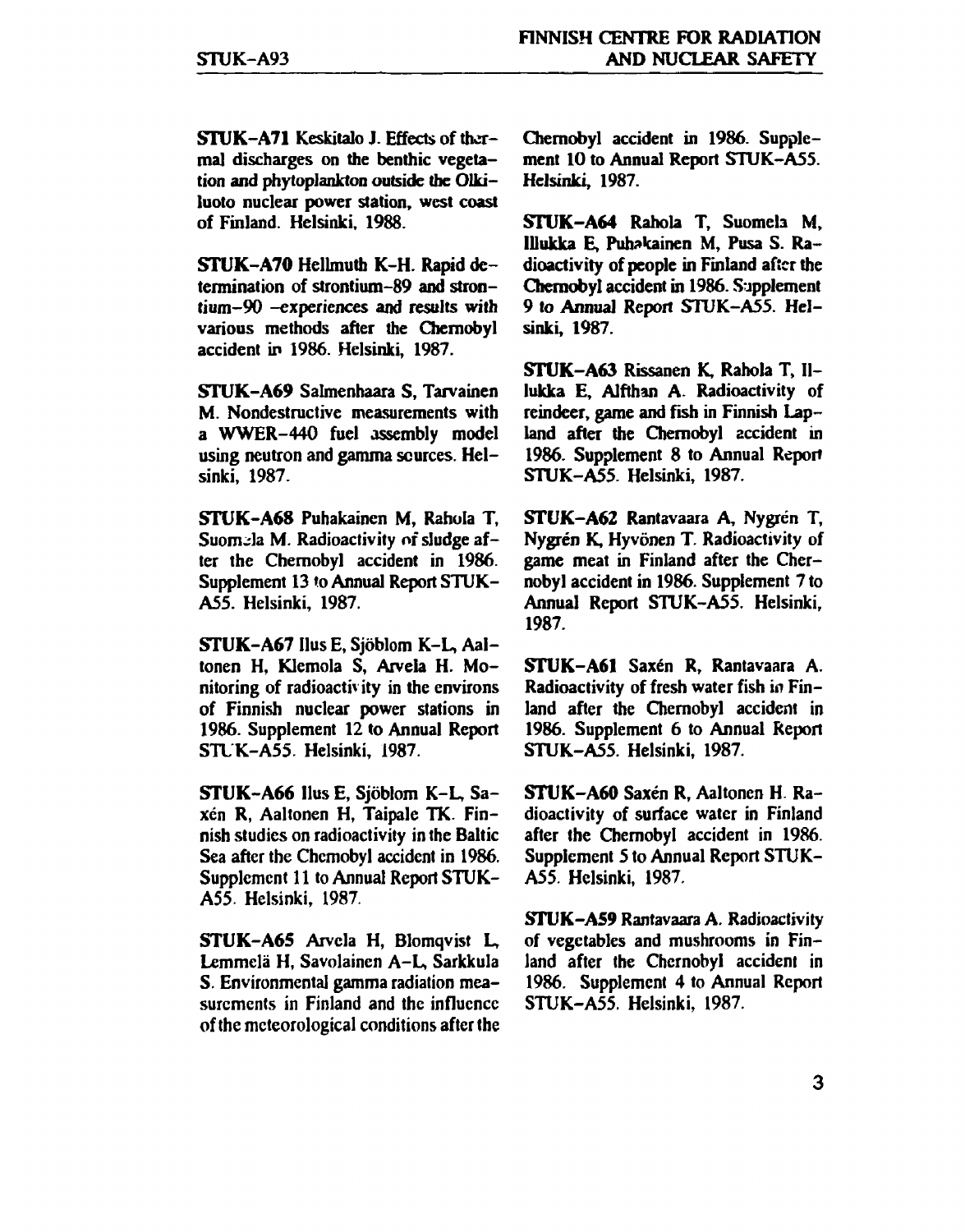**STUK-A58** Rantavaara A, Haukka S. Radioactivity of milk, meat, cereals and other agricultural products in Finland after the Chernobyl accident in 1986. Supplement 3 to Annual Report STUK-A55. Helsinki, 1987.

**STUK-A57** Saxen R, Taipale TK, Aaltonen H. Radioactivity of wet and dry deposition and soil in Finland after the Chernobyl accident in 1986. Supplement 2 to Annual Report STUK-A55. Helsinki, 1987.

STUK-A56 Sinkko K, Aaltonen H, Taipale TK, Juutilainen J. Airborne radioactivity in Finland after the Chernobyl accident in 1986. Supplement 1 to Annual Report STUK-A55. Helsinki, 1987.

**STUK-A55** Studies on environmental radioactivity in Finland in 1986. Annual Report. Helsinki, 1987.

**STUK-A54** Studies on environmental radioactivity in Finland 1984-1985. Annual Report. Helsinki, 1987.

STUK-A53 Järvinen H, Rantanen E, Jokela K. Testing of radiotherapy dosimeters in accordance with IEC specification. Helsinki, 1986.

STUK-A52 af Ekenstam G, Tarvainen M. Independent burnup verification of BWR-type nuclear fuel by means of the  $137Cs$  activity. Helsinki, 1987.

STUK-A51 Arvela H, Winqvist K. Influence of source type and air exchange on variations of indoor radon concentration. Helsinki, 1986.

**STUK-A50** Järvinen H, Rannikko S, Servomaa A. Report on the Nordic-Soviet meeting on standard and applied dosimetry, Helsinki, 9-11 November 1983. Helsinki, 1984.

**STUK-A49** Tarvainen M, Riihonen M. Spent fuel measurements at Loviisa nuclear power station. May, 1982. Helsinki, 1984.

#### **The full list of publications is available from:**

Library Finnish Centre for Radiation and Nuclear Safety P.O. BOX 268 SF-00101 HELSINKI Finland